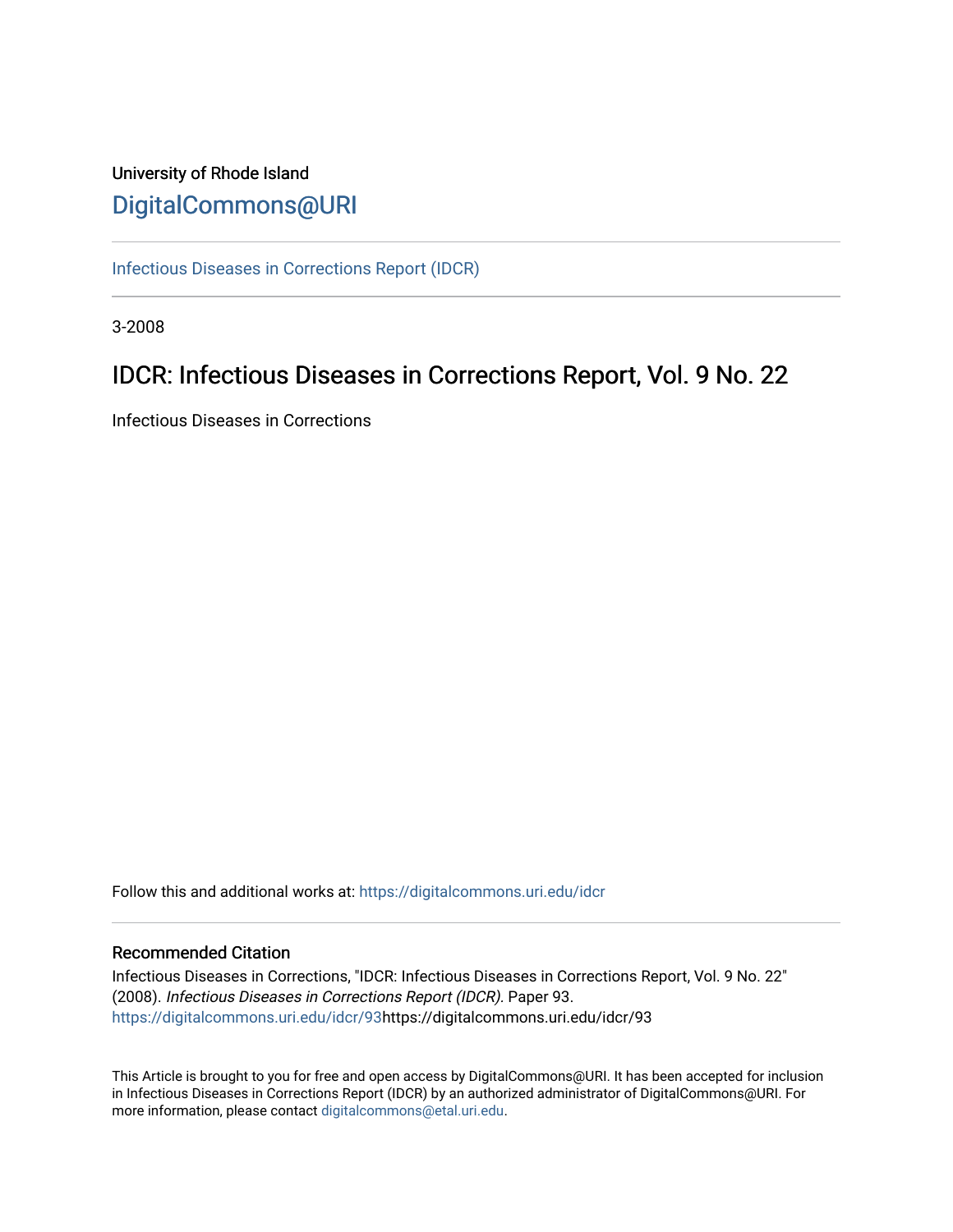



### **FORMERLY HEPP Report**

February/March 2008 Vol. 9, Issue 22 Release Date: March 26, 2008 End Date: March 26, 2009

# **INFECTIOUS DISEASES IN CORRECTIONS REPORT**

JOINTLY SPONSORED BY MEDICAL EDUCATION COLLABORATIVE, INC.

### **ABOUT IDCR**

*IDCR, a forum for correctional problem solving targets correctional physicians, nurses, administrators, outreach workers, and case managers. Published monthly and distributed by fax and email, IDCR is ACCME accredited and free of charge. Since its founding in 1998, IDCR has served as an important resource for correctional health care providers by offering the newest and most relevant information on the management and treatment of infectious diseases within the correctional setting. Continuing medical education credits are provided by Medical Education Collaborative (MEC). This publication is jointly sponsored by IDCR and MEC. This activity has been planned and implemented in accordance with the Essential Areas and Policies of the Accreditation Council for Continuing Medical Education through the joint sponsorship of MEC and IDCR. MEC is accredited by the ACCME to provide continuing medical education for physicians.*

*Medical Education Collaborative designates this educational activity for a maximum of 1 AMA PRA Category 1 Credit™.The target audience for this educational program is physcians.*

#### **COMMERCIAL SUPPORTERS** None

**MANAGING EDITOR** Elizabeth Closson *IDCR*

**Disclosures:** Community Advisory Board, Tibotec Therapeutics

#### **LAYOUT**

Jose Colon *Corrections.com*

**Disclosures:** Nothing to disclose

**DISTRIBUTION** *Corrections.com*

**Disclosures:** Nothing to disclose

## **AN APPROACH TO HEPATITIS B VIRUS IN THE CORRECTIONAL SETTING**

### **Spotlight:**

The 2008 Conference on Retroviruses And Opportunistic Infections (CROI)

**HBV 101:**

FDA Approved Medications For Prevention And Treatment Of Hepatitis B Virus

### **OBJECTIVES**

- The learner will be able to describe the recommended treatment, dosing, and monitoring options for the treatment and management of the hepatitis B virus.
- The learner will be able to explain the prevention, screening, and diagnosis measures for the hepatitis B virus.
- The learner will be able to discuss the most significant studies presented at the 2008 Conference on Retroviruses and Opportunistic Infections (CROI).

### **DISCLOSURES AND CREDENTIALS:**

#### **EXECUTIVE EDITOR**

**Anne S. De Groot, MD** *Associate Professor of Medicine (Adjunct) The Warren Alpert Medical School of Brown University*

**Disclosures:** Nothing to disclose

### **CHIEF EDITOR**

**Joseph Bick, MD** *Chief Deputy, Clinical Services California Medical Facility, California Department of Corrections*

**Disclosures:** Nothing to disclose

**DEPUTY EDITORS David A. Wohl, MD**

*Associate Professor of Medicine University of North Carolina AIDS Clinical Research Unit*

**Disclosures:** Abbott Laboraties, Gilead Sciences, Inc., Tibotec Therapeutics, Roche Pharmaceuticals, Merck & Co., Boehringer-Ingelheim, Bristol-Myers Sqibb.

#### **Renee Ridzon, MD** *Senior Program Officer HIV, TB, Reproductive Health Bill & Melinda Gates Foundation*

**Disclosures:**

Nothing to disclose

#### **Purpose Statement**

The purpose of this monograph is to increase the knowledge of physicians in correctional systems in the prevention, diagnosis, treatment, and management options for hepatitis B and become familar with the information presented at the <sup>2008</sup> Conference on Retroviruses and Opportunistic Infections (CROI).

#### **Disclaimer**

The material presented in this activity does not reflect the views of Medical Education Collaborative and *IDCR*. These materials may discuss uses<br>and dosages for therapeutic products that have not been approved by the<br>United States Food and Drug United States Food and Drug Administration. Medical Education Collaborative and *IDCR* do not recside of the labeled indications. A qualified health care professional should be consulted before using any thera-<br>peutic product discussed. All readers and continuing education participants should verify all information and data before treating patients or employing any therapies described in this continuing education activity.

#### **Instructions for Credit**

To obtain credit read the Main Article, Spotlight and News and Literature Review sections. When completed with all three items complete the post test<br>credit application and evaluation forms credit application and evaluation forms at the end of the paragraph. You must receive a test score of at least 75% and respond to all evaluation questions to receive a certificate. To recieve your certificate mail or fax the post test cred- it application and evaluation forms to:

Medical Education Collaborative 651, Suite 104, Golden Colorado 80401 Phone: 303-420-3252 Fax: 303-420-3259

#### **FACULTY DISCLOSURE**

The employees of Medical Education Collaborative have no financial relationships to disclose. In accordance with the Accreditation Council for Continuing Medical Education Standards for Commercial Support, the faculty for this activity have been asked to complete Conflict of Interest Disclosure forms.

**DISCLOSURES: MAIN ARTICLE DISCLOSURES: SPOTLIGHT**

**Jennifer Cocohoba, Pharm. D.** Assistant Clinical Professor University of California San Francisco School of Pharmacy

**Joseph Bick, MD** Chief Deputy, Clinical Services California Medical Facility, California Department of Corrections

**Disclosures:** Nothing to disclose

**Morris Jackson** Treatment Education Coordinator Center for Health Justice

**Disclosures:** Consultant: Gilead Sciences, Serono; Summer Summit Participant: Glaxo SmithKline

If you have any problems with this fax transmission please call (401)453-2068 or e-mail us at idcrme@gmail.com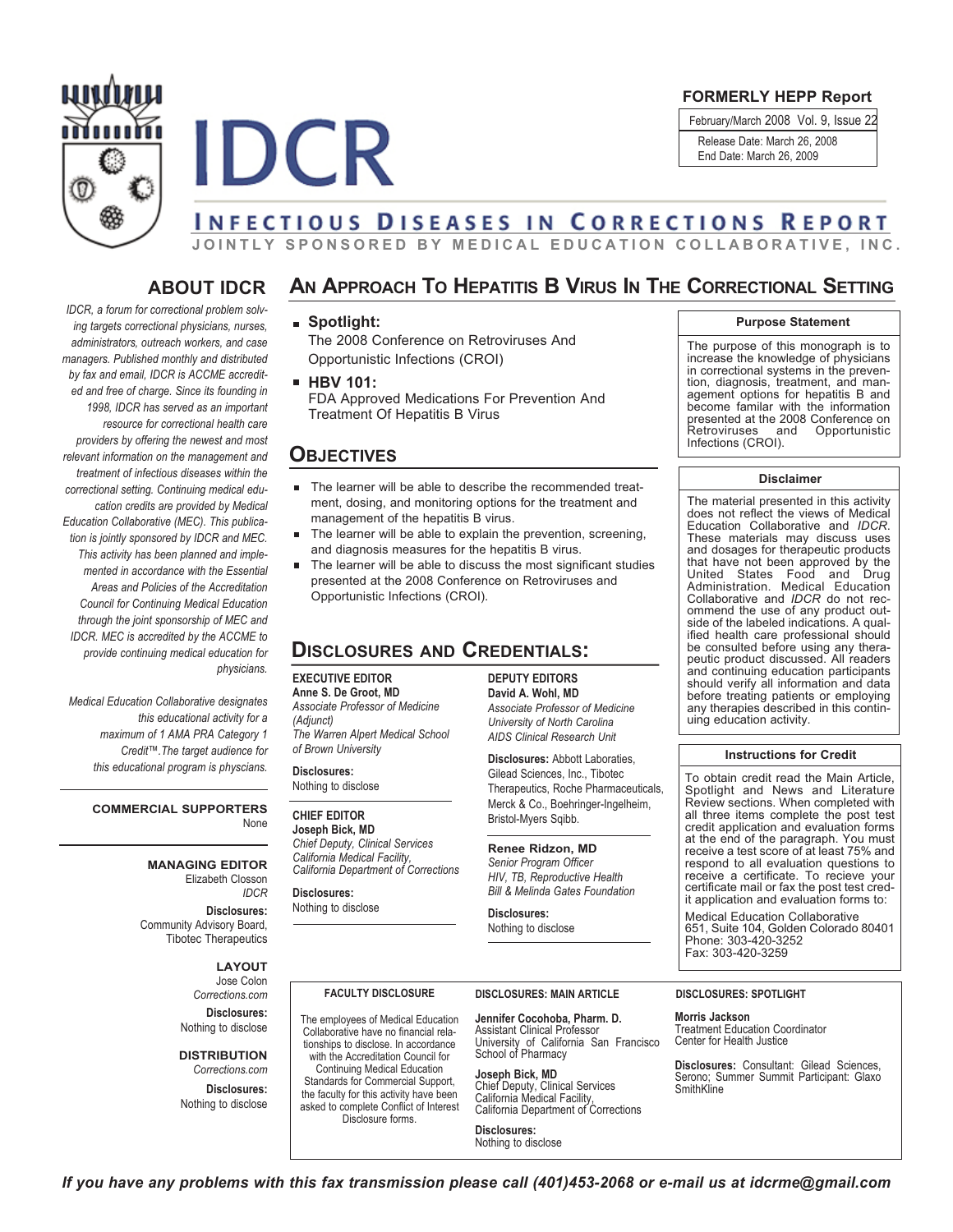## **AN APPROACH TO HEPATITIS B VIRUS IN THE CORRECTIONAL SETTING**

**Jennifer Cocohoba, Pharm. D.** Assistant Clinical Professor University of California San Francisco School of Pharmacy

**Joseph Bick, MD**<br>Chief Deputy, Clinical Services<br>California Medical Facility,<br>California Department of Corrections

#### **Introduction**

Approximately 1.25 million persons in the<br>United States are chronically infected with<br>hepatitis B virus (HBV).<sup>1,2</sup> An estimated 2% of inmates in the U.S. have chronic HBV infec-<br>tion, five times the prevalence found in non-<br>incarcerated populations.<sup>3</sup> Almost one third of incarcerated populations.<sup>3</sup> Almost one third of<br>new HBV cases in the U.S. each year occur<br>among inmates or those who have been incar-<br>cerated.<sup>4</sup> Although most HBV-infected inmates cerated.<sup>4</sup> Although most HBV-infected inmates acquired the infection prior to incarceration, transmission of HBV has been well document-<br>ed within jails and prisons.<sup>5</sup> This article will For the distribution of the material review basic concepts of HBV transmission, prevention, diagnosis, and treatment including special considerations for the management of hepatitis B in correctional settings.

#### **Transmission**

HBV is transmitted percutaneously and by

mucosal contact with the blood and body fluids of chronically infected persons. In the United ual activity or injection drug use among unvaccinated adults. Less commonly, HBV is transmitted through occupational and health care<br>associated mucosal or percutaneous exposure<br>to blood. Outbreaks of HBV have been linked to contaminated equipment used for injections<br>and acupuncture.<sup>6, 7</sup>

Other recognized risks for HBV infection include sharing <sup>a</sup> toothbrush, razor, or other device that has come into contact with blood from a person who is chronically infected with HBV. Although skin or mucosal contact with<br>saliva from an HBV infected person has not been linked to transmission of the virus, trans-<br>mission has occurred through a human bite.<sup>8</sup> mission has occurred through a human bite.<sup>8</sup>

#### **Natural history of HBV infection**

Acute HBV infection is usually asymptomatic.<br>Those who do become clinically ill may experience an insidious onset of nausea, emesis, abdominal discomfort, and anorexia.<br>Arthralgias, rash, and icterus may develop.<br>Primary i term immunity to re-infection. The likelihood that chronic HBV will develop depends upon the age at acquisition and the immune status of

# **LETTER FROM THE EDITOR**

#### **Dear Correctional Colleagues,**

This week, the Pew Center on the States announced that an all-time high of more than one in 100 adult Americans are currently in jail or prison. In addition, the Center reported that more than \$49 billion was spent on corr U.S. continues to lead all other countries in both the number and percentage of incarcerated cit-<br>izens.

Those of us who work in correctional public health certainly have little impact upon how many individuals this country chooses to incarcerate. We can, however, make an enormous difference in the health of this nation by en

One area in which we can make a significant impact is chronic viral hepatitis. Hepatitis B virus<br>(HBV) immunization efforts targeting infants, children, and adolescents have achieved significant<br>success in the U.S. over th 30% of persons with acute HBV have been incarcerated. Approximately 5% of adults who<br>become infected with HBV will develop chronic hepatitis. Persons with chronic viral hepatitis are<br>at risk for developing cirrhosis, end s

Inmates continue to engage in behaviors that place them at risk for viral hepatitis both while incar-<br>cerated and after being released to the community. As a result, non-immune inmates comprise<br>a group who would potentiall

The Advisory Committee on Immunization Practices (ACIP) has called for routine vaccination of all inmates who are not known to be immune regardless of their length of stay. Immunization of non-immune adults, diagnosis and

This month, Dr. Jennifer Cocohoba presents a comprehensive update regarding HBV. Dr. Cocohoba addresses the ongoing evolution of HBV treatment, including the particular challenges information from last month's Conference on Retroviruses and Opportunistic Infections (CROI), and the IDCR News and Reviews provides additional data from CROI 2008.

As always, we at IDCR thank you for your continued readership. We also encourage you to com-<br>municate with us regarding infectious diseases topics that you would like to see addressed in<br>future issues.

### **Joseph Bick, MD** Chief Deputy, Clinical Services California Medical Facility California Department of Corrections

the person who becomes infected.<br>Approximately 5% of HIV negative adolescents<br>and adults who become infected with HBV will<br>develop chronic infection, and 15-25% of those who are chronically infected will develop cir-<br>thosis, liver cancer, or liver failure due to<br>HBV.<sup>9,10</sup> HIV/HBV co-infection is associated<br>with decreased clearance of hepatitis B surface antigen and e antigen and increased HBV viremia.<sup>11</sup> Co-infection with HIV and HBV is viremia.<sup>11</sup> Co-infection with HIV and HBV is<br>also associated with increased mortality as<br>compared to HIV monoinfection.<sup>12</sup> Untreated infants who acquire HBV perinatally have a<br>90% risk of chronic infection.<sup>13</sup>

#### **Prevention**

Routine immunization of infants, children, and<br>adolescents has contributed to a dramatic decline in the incidence of new cases of HBV, and continued effort to achieve universal childhood HBV vaccination is the best strategy for HBV elimination. Currently, most acute cases of HBV develop among unvaccinated adults. Although most adults will accept HBV vaccination if it is offered to them, many at-risk adults who are at highest risk for acute HBV infection do not have ready access to free or low cost vaccination services. 14 Correctional facilities can be ideal settings in which to reach adults who are at-risk for HBV infection.

The Advisory Committee on Immunization Practices (ACIP) recommends that HBV vaccination be provided to all non-immune inmates of correctional facilities. Routine vaccination can be facilitated through the use of standing orders for screening and immunization.<sup>15</sup> HBV vaccination consists of 3 intramuscular doses in the deltoid muscle administered by one of the following schedules: 0, 1, and 6 months; 0, 1, and 4 months; 0, 2, and 4 months, or 0, 1, 2, and 12 months. A combined hepatitis A virus (HAV) and HBV vaccine (Twinrix) is also available for adults who are non-immune to both viruses. Twinrix can be administered at either 0, 1, and 6 months; or an accelerated schedule of 0, 7, and 21-30 days, followed by a dose at 12 months. The latter schedule is particularly useful in jails and other short-stay situations. (See **Table 1** for additional dosing information).

The percentage of those who will develop a protective level of HBV antibodies is decreased in hemodialysis patients, HIV infected persons, men, those > 50 years old, and smokers. smokers.<sup>16</sup> Using a double dose of vaccine has been shown to improve the response rate to immunization in dialysis patients and those who are HIV infected.<sup>17</sup>

In general, it is not necessary to test for immu-<br>nity following HBV vaccine. Testing should be<br>considered for those who will be at high risk for<br>ongoing exposure to blood or body fluids.<br>Those who failed to develop a prot three doses of vaccine. Revaccination leads to<br>protective antibody levels in 50-100% of recip-<br>ients.<sup>18</sup> Persons with chronic HBV should not donate organs, blood, or semen.

#### **Post Exposure Prophylaxis (PEP) for HBV**

Pregnant women should be screened for HBV so that prophylaxis can be given to the newborns of those with chronic HBV infection. Administration of one dose of hepatitis B immune globulin and initiating the three dose HBV vaccination series within 24 hours after birth is 85%-95% effective in preventing both HBV infection and the chronic carrier state.<sup>13</sup>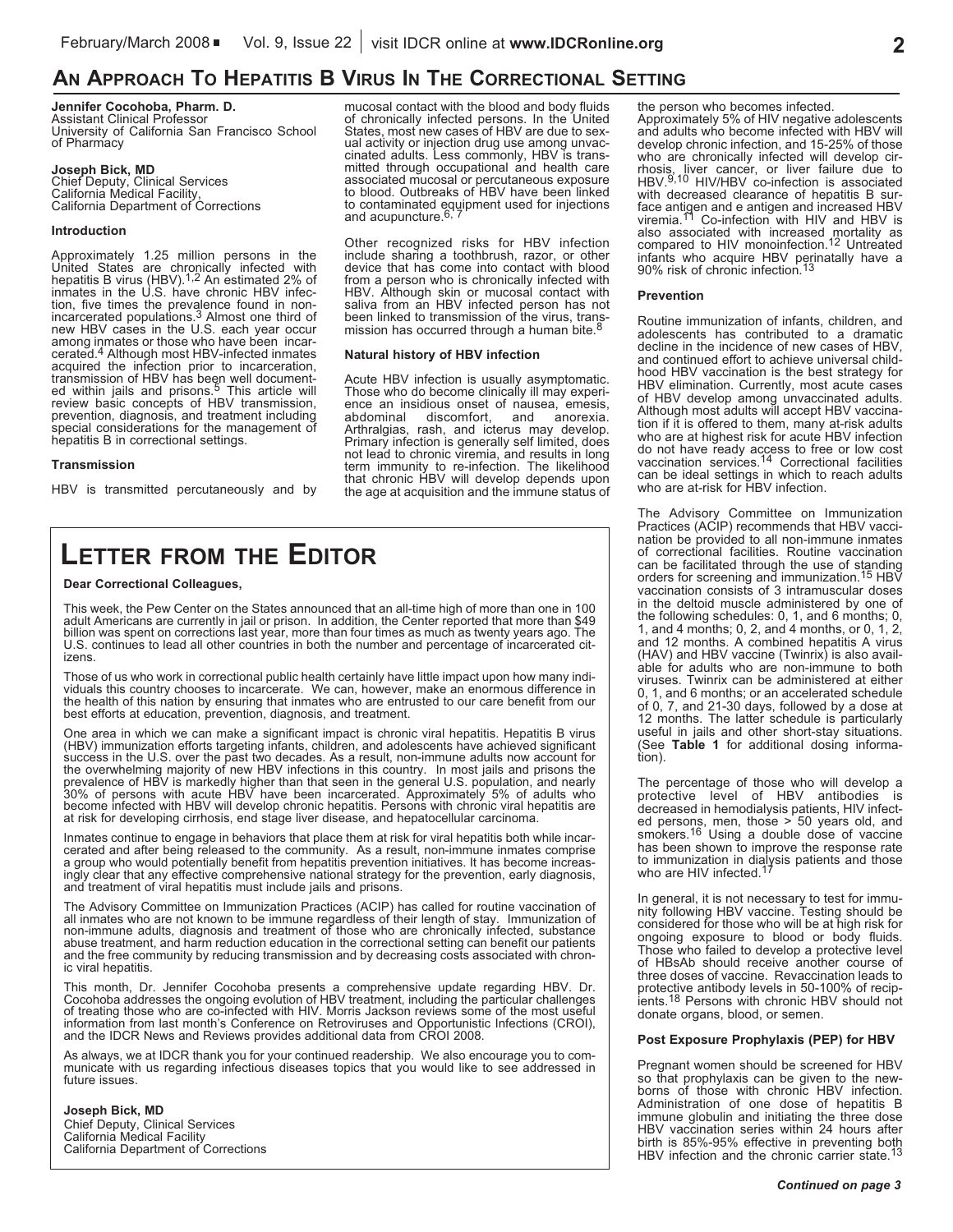#### **AN APPROACH TO HEPATITIS B...** *(continued from page 2)*

HBV PEP should be initiated for any nonimmune person who has occupational percutaneous or mucosal exposure to blood from a chronically infected individual. 13,19 (See **Table 2**)

#### **Screening and diagnosis**

The American Association for the Study of Liver Diseases recommends HBV screening for all inmates of correctional facilities.<sup>20</sup> If screening is conducted solely to identify those who are unlikely to benefit from immunization, testing for anti-HBc (HBcAb) and anti-HBsAg (HBsAb) will identify those who have previously been infected or immunized. If the goal is to identify both those who are immune and those who have chronic HBV, it may be more useful to obtain both HBsAg and anti-HBsAg (HBsAb). **Table 3** describes the interpretation of HBV serologic markers.

Vaccinating those who are already immune to HBV because of prior immunization or infection does not cause adverse effects. Whether or not screening should be conducted prior to vaccination depends upon the baseline prevalence of immunity and chronic HBV infection in the population being immunized. In a study conducted in the Texas Department of Corrections, the cost of prevaccination testing was equivalent to that of vaccination without testing when the underlying HBV prevalence reached 25%. 21

#### **Diagnosis of chronic HBV infection**

Chronic HBV infection should be considered in those who have persistent elevations in liver transaminases. The diagnosis can be confirmed by the presence of hepatitis B surface antigen that persists for greater than 6 months. Occasionally, the only HBV serologic marker that is present is anti-HBc. Isolated anti-HBc can be a false positive, can be found in those who have recovered from HBV infection but have waning levels of HBsAb, who are chronically infected and have low levels of HBsAg.

The initial evaluation of a patient who has chronic HBV should include a complete history and physical examination. Blood testing should include a complete blood count with platelets, transaminases, albumin, prothrombin time, and serologies for hepatitis A, C, delta, and HIV. Hepatitis B specific laboratory tests include hepatitis B surface antigen, e antigen, anti-HBe, and hepatitis B viral DNA. A serum alpha fetoprotein and ultrasound or CT should be obtained every 6-12 months to screen for hepatocellular carcinoma. Liver biopsy is not routinely necessary in the diagnosis and management of chronic HBV. 20

#### **Treatment of HBV**

#### **Goals of therapy**

The goals of HBV treatment are to suppress viral replication, seroconvert from HBsAg to HBsAb and HBeAg to HBeAb, and prevent long-term liver damage that can result in cirrhosis, liver failure, and hepatocellular carcinoma. Treatment is generally recommended for chronically infected patients who are HBeAg(+) with ALT levels persistently greater than 2 times upper limit of normal, and for patients who are HBeAg(-) with HBV DNA greater than 20,000 IU/mL and ALT levels persistently greater than 2 times upper limit of normal.<sup>20</sup> Treatment should be considered for

patients who are HBeAg(+) with ALT levels 1- 2 times the upper limit of normal and those who are HBeAg(-) with HBV DNA levels between 2,000 and 20,000 IU/mL and ALT 1-2 times upper limit of normal. 20

#### **Available treatments (See HBV 101)**

#### *Interferons*

Interferon alfa was the first FDA approved agent for the treatment of hepatitis B. In clinical trials, therapy with interferon resulted in 32- 79% of participants clearing HBV-DNA, but only 10-15% demonstrated seroreversion of the HBsAg.<sup>22-26</sup> Predictors of a favorable response to interferon therapy include lower baseline levels of HBV DNA and high aminotransferase levels. Due to the inconvenience of multiple weekly subcutaneous injections, treatment with interferon has largely been replaced by once weekly pegylated interferon and oral nucleoside/nucleotide analogs.

Seroconversion of HBeAg and HBsAg is more frequent with peg-interferon compared to lamivudine over shorter study periods. However, treatment with lamivudine is not usu-<br>ally given short term.<sup>27,28</sup>

Nucleoside and Nucleotide analogs<br>Nucleoside and nucleotide analogs<br>interfere<br>with the ability of the HBV polymerase to syn-<br>thesize viral DNA. With all agents in this class,<br>there is a risk of acute HBV exacerbation upon<br>

*Lamivudine (Epivir HB)* approved by the FDA for the treatment of HBV,<br>and is generally well-tolerated A study of 651<br>Chinese patients randomly assigned to receive lamivudine or placebo was terminated after a median of 32.4 months due to a difference in hepatic disease progression and death between the treatment and placebo arms between the treatment and placebo arms (7.8% versus 17.7%, HR for progression =0.45, p =0.001).<sup>29</sup> In an Italian study, 93.9% of HBeAg(-) patients achieved a HBV virologi-=0.45, p =0.001).<sup>29</sup> In an Italian study, 93.9%<br>of HBeAg(-) patients achieved a HBV virological response after approximately 22 months<br>treatment. At the 4-year follow up, the propor-<br>tion with a virologic response had de 0.001).<sup>30</sup> In another double-blind placebo con-<br>trolled clinical trial of 139 HBeAg(-) patients, a<br>median 3.21 log copies/mL reduction in HBV DNA was achieved in the lamivudine arm com-<br>pared to only 0.47 log copies/mL ( $p < 0.001$ )<br>for placebo. After 244 months, more lamivufor placebor.  $(56\% \text{ vs. } 11\%$ , p < 0.001) had achieved a complete response to therapy.<sup>31</sup> ln achieved a complete response to therapy.<sup>31</sup> In a smaller study of 34 HBeAg(+) patients treat-<br>ed with lamivudine for one year, 70.6% at one<br>year, 64.7% at 2 years, and 55.8% at 3 years<br>had undetectable HBV DNA and normali of transaminase levels.<sup>32</sup> Another small study<br>of 20 Japanese patients treated with lamivu-<br>dine for more than one year, and followed for a<br>median of 8.5 years, found a 30% increase in<br>HBeAg clearance and a 55% increase i DNA at the end of the study.<sup>33</sup>

The efficacy of lamivudine does not appear to be affected by renal transplant or hemodialy-<br>sis.<sup>34</sup> Resistance to lamivudine is conferred by a mutation in the YMDD region of the HBV polymerase. This mutation is common and occurs in 24%, 56%, and 75% of patients after one, two, and three years respectively. A small study in 30 patients suggests that early detection of the YMDD mutation may be useful for predicting virologic breakthrough at 24 months ( $p=0.003$ ).<sup>35</sup> Clinical benefits to lamivudine <sup>35</sup> Clinical benefits to lamivudine therapy may be decreased in patients who develop the YMDD mutation. In <sup>a</sup> study of <sup>74</sup> patients who continued on lamivudine therapy for 3 years, 15% versus 64% demonstrated<br>histologic improvement at 3 years, 54% versus histologic improvement at 3 years, 54% versus<br>32% remained unchanged, and 31% versus<br>5% worsened histologically for those with the<br>YMDD versus wild-type variant.<sup>36</sup>

#### *Adefovir (Hepsera)*

Adefovir was initially evaluated for its anti-HIV activity before dose-limiting renal toxicity halted further study. It was later discovered that adefovir completely inhibits HBV viral replication at lower, less nephrotoxic doses. One large clinical trial of adefovir in 185 HBeAg(-) patients randomly assigned participants to receive treatment or placebo for 48 weeks.<sup>37</sup> At 48 weeks, participants were again randomly assigned to receive adefovir versus placebo for an additional 48 weeks of therapy. Median HBV DNA reduction among those receiving adefovir was 3.63 log copies/mL, and 79% of participants had an undetectable HBV DNA at 144 weeks.

Potential adefovir resistance mutations were identified in 5.9% of patients after 144 weeks of therapy. 125 subjects enrolled in a continuation arm of this study to 240 weeks demon-<br>strated a durable response. In 67% of partici-<br>pants HBV DNA remained < 1000 copies/mL,<br>ALT levels remained normalized in 69%, and 73% had decreased fibrosis. <sup>38</sup> <sup>A</sup> randomized clinical trial of adefovir versus placebo in <sup>515</sup> HBeAg(+) patients found 53% versus 25% his- tologic improvement (p <sup>&</sup>lt; 0.001), 21% versus 0% undetectable HBV-DNA (p<0.001), and 48% versus 16% ALT normalization (p<0.001)<br>at 48 weeks.<sup>39</sup> In addition, HBeAg seroconver-<br>sion was achieved in 12% versus 6% of patients (p=0.049). A randomized double-blind placebo-controlled clinical trial of adefovir in 480 Chinese subjects found a median reduc-<br>tion of 4.5 log copies/mL, 28% of subjects<br>undetectable HBV DNA, and 79% of subjects<br>with normalization of ALT at 52 weeks.<sup>40</sup>

Adefovir is active versus lamivudine-resistant HBV and may be useful for salvage therapy. A number of studies have looked at the combination of lamivudine and adefovir for the treatment of lamivudine resistant HBV, however the clinical and serologic benefits of combination therapy are not yet well-established.41-47 There is insufficient data to recommend com-<br>bination therapy in treatment naive individuals.<br>Adefovir is effective in patients with renal insufficiency, those undergoing hemodialysis, and those who have had a kidney transplant.<sup>48, 49</sup>

#### *Entecavir (Baraclude)*

Entecavir is a potent guanosine nucleoside analogue for the treatment of HBV. In a phase 3 double blind randomized study of entecavir versus lamivudine in 648 HBeAg(-) patients, a higher proportion of entecavir treated subjects demonstrated histologic improvement (70% versus 61%, p=0.001), undetectable HBV DNA (90% vs 72%, p < 0.001) and normalization of ALT levels (78% vs. 71%, p=0.045) at 48 weeks.<sup>50</sup> A phase 3 trial of entecavir versus lamivudine in 715 HBeAg(+) patients also<br>found a higher proportion of histologic<br>improvement (72% vs 62%, p =0.009), unde-<br>tectable HBV DNA (67% vs. 36%, p < 0.001)<br>and normalization of ALT (68% vs. 60%, p<br>=0.02) for ente =0.02) for entecavir treated subjects.<sup>51</sup> These<br>outcomes appear to be similar after 2 years of therapy: in a study of 709 HBeAg(+) patients 80% vs 39% (p< 0.0001) achieved undetectable HBV DNA and 87% vs 79% ( $p =$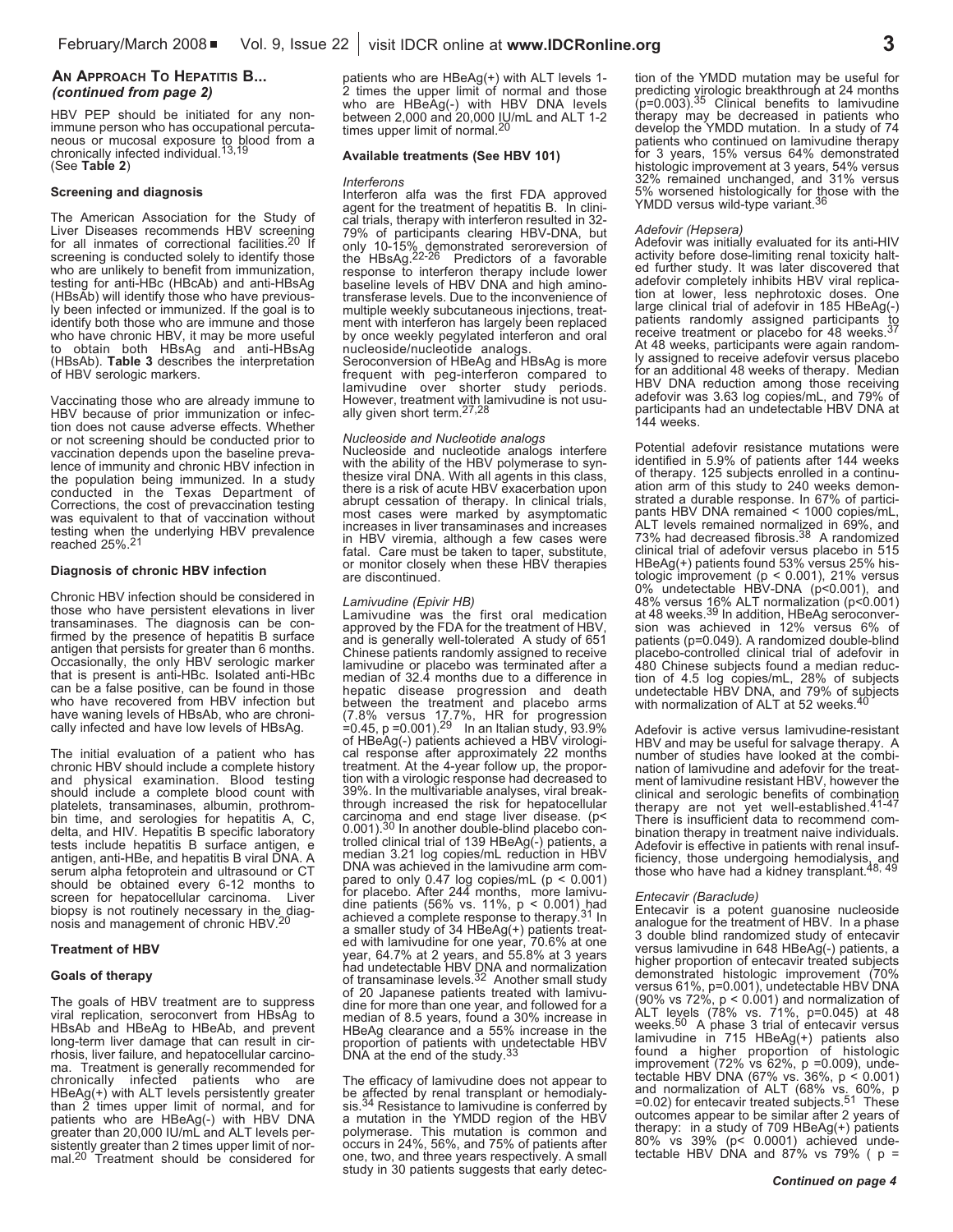#### **AN APPROACH TO HEPATITIS B...** *(continued from page 3)*

0.0056) demonstrated normalization of ALT levels at 96 weeks, though there was no difference in HBeAg seroconversion (31% vs. 25%). 52 The incidence of resistance to entecavir is thought to be low and develops via a two-step process which requires lamivudine resistance mutations to develop in combination with further mutations. Therefore, although entecavir appears to be effective in the treatment of lamivudine-resistant HBV, it is not recommended to use them in combination. 53-55 In comparison to adefovir, entecavir has been shown to be superior for virological endpoints in both HBeAg(-) and HBeAg(+) populations and for ALT normalization and seroconversion in HBeAg(+) individuals. Entecavir was also superior to adefovir for histological endpoints in HBeAg(+) persons, and comparable in HbeAg(-) persons. 56

#### *Telbivudine (Tyzeka)*

Telbivudine is the newest nucleoside analogue approved for the treatment of hepatitis B. In a 1370 person, randomized, non-inferiority trial of telbivudine 600mg versus lamivudine 100mg, telbivudine was non-inferior to lamivudine for HBeAg(-) patients in achieving normalization of ALT or a histologic response after 52 weeks of therapy.<sup>57</sup> For HBeAg(+) patients, a higher proportion achieved a histologic response in the telbivudine arm (64.7% vs 56.3%, p =0.01) compared to lamivudine arm. Telbivudine has also been compared to adefovir in a 52-week open label study of 135 HBeAg(+) patients.<sup>58</sup> Subjects received telbivudine for 52 weeks, adefovir for 52 weeks, or adefovir for 24 weeks, followed by telbivudine for 28 weeks. At week 24, patients in the telbivudine arm had a higher odds of having undetectable HBV DNA compared to the other arms pooled together (OR 4.46 1.86-10.72, p=0.001). There do not appear to be significant drug-drug interactions between telbivudine and adefovir or lamivudine. studies have suggested that telbivudine can be used across varying degrees of hepatic impair-<br>ment and that its pharmacokinetics are unal-<br>tered if co-administered with food. $60,61$ Telbivudine also selects for mutations in the YMDD region of HBV polymerase though at a slower rate than lamivudine (4.4% after 1 year, 21.6% after 2 years). Adefovir may also be useful for patients who have developed resistance to telbivudine.

*Combination Interferon/nucleoside therapy* In a randomized, controlled, open-label trial of Exportision and HBV DNA version and HBV DNA was achieved in a higher proportion of patients treated with peg-interferon plus lamivudine (36%) versus lamivudine alone (14%).<sup>27</sup> In a <sup>27</sup> In <sup>a</sup> study of <sup>814</sup> HBeAg-positive patients more subjects assigned to peg-interferon plus lamivuine or peg-interferon alone achieved HBeAg seroconversion (32% vs. 27% vs. 19<br>%;  $p = 0.02$  and  $p < 0.001$  respectively) com-<br>pared to treatment with lamivudine alone after<br>24 weeks. Sixteen patients in the peg-interfer-<br>on groups had HBSAg seroconversion com 24 weeks. Sixteen pairing in the peer-interior-<br>on groups had HBSAg serconversion com-<br>pared to zero in the lamivudine only group.<sup>62</sup> A<br>study in HBeAg-negative patients treated for<br>48 weeks found HBV DNA suppression was<br>a was also higher in the peg-interferon groups (59% and 60%) versus lamivudine alone (44%).

*Selection* of *therapy* should be based on a vari-<br>ety of factors including efficacy, toxicity, avail-<br>ability, duration, route of administration, patient<br>perference, co-presence<br>of HIV infection, and potential for resist or The Haddel patients that point and the sisteme.<br>For HBeAg(-) patients that require more than<br>one year of therapy, lamivudine and telbivu-<br>dine may be less optimal choices due to the<br>potential for resistance after long t due to the many side effects and numerous<br>laboratory studies required. For HIV positive<br>patients, antiretroviral therapies may already<br>provide suppression of HBV and additional therapy may not be required.

Treatment of HBV/HIV co-infection<br>Special considerations should be made to opti-<br>mize therapy for patients who are co-infected<br>with HIV and HBV. For co-infected patients<br>who meet clinical indications for treatment of both HIV and HBV, the antiretroviral regimen<br>should include agents that are active against both viruses. Tenofovir and either lamivudine<br>or emtricitabine in combination with a protease<br>inhibitor or a non-nucleoside reverse transcrip-<br>tase inhibitor is a good initial choice. For co-<br>infected patients who do not m

is thought to have no anti-HIV activity and<br>could potentially be used. Lamivudine, emtric-<br>tiabine, tenofovir and entecavir should not be<br>given as monotherapy to an HIV/HBVinfected<br>patient because HIV resistance mutations drugs active against HBV are discontinued. Therefore, the selection of HIV salvage regi- mens must take into account the HBV status of the patient. Flares can also occur when HBV develops resistance, or when antiretroviral therapy leads to an immune reconstitution inflammatory response (IRIS).

#### **Monitoring and follow-up**

Treatment success can be determined by<br>monitoring for seroconversion of HBeAg in<br>HBeAg(+) patients, appearance of anti-<br>HBeAg, normalization of aminotransferases,<br>viral suppression of HBV DNA, and histologic<br>improvement. F patients while 12 months of therapy might be required for HBeAg(-) patients. Liver function tests can be monitored every 3-6 months. One year after treatment, and every 3-6 months thereafter, patients should be tested for tinue for at least 6 months after appearance of<br>anti-HBeAg, then stopped. Sustained virologic<br>suppression can be achieved in a significant<br>number of HBeAg(+) patients who serocon-<br>vert. If seroconversion does not occur, tr

#### **Conclusions**

Jails and prisons provide unique opportunities<br>and challenges for the prevention, diagnosis,<br>and treatment of chronic viral hepatitis.<br>Improving hepatitis B management programs<br>within correctional institutions has the pote lation, and the larger public health. The optimal<br>treatment of chronic HBV continues to evolve, especially in the HIV co-infected person.

#### *References*

- *1. U.S. Disease Burden Data, 1980-2006: Disease Burden from Hepatitis A, B, and C In the United States. Centers For Disease Control. December 8, 2006. Available at:*
- http://www.cdc.gov/ncidod/diseases/hepatitis/resource/PDFs/disease\_burden.pdf.<br>
2. McQuillan GM, Coleman PJ, Kruszon-Moran D, Moyer LA, Lambert SB, Margolis *HS. Prevalence of hepatitis B virus infection in the United States: the National Health and Nutrition Examination Surveys, 1976 through 1994. Am J Public Health. 1999;89(1):14-18. 3. The health status of soon-to-be-released inmates: <sup>a</sup> report to Congress. National*
- *Commission on Correctional Health Care.*
- Available at: http://www.ncchc.org/pubs/pubs\_stbr.html. Accessed Jan 20, 2007.<br>4. Conklin TJ, Lincoln T, Flanigan TP. Public health model to connect correctional
- health care with communities. Am J Public Health. 1998;88:1249-50.<br>
<sup>5.</sup> Centers for Disease Control and Prevention. Transmission of Hepatitis B Virus in
- *Correctional Facilities - Georgia, January 1999-June 2002. MMWR. 2004;53(30):678-*
- *81. 6. Kent G.P., Brondum J. et al. <sup>A</sup> large outbreak of acupuncture-associated hepatitis*
- Centers for Disease Control and Prevention Transmission of Hepatitis B and C *Viruses in Outpatient Settings - New York, Oklahoma, and Nebraska, 2000-2002.*
- MMWR. 2003;52(38):901-06.<br>8. Transmission of Hepatitis B by Human Bite-confirmation by detection of virus in sali*va and full genome sequencing. Hui, A. Y., Hung, L. C. T., Tse, P. C. H., et al. Journal*
- of Clinical Virology. 2005;33(3):254-56.<br>
9. Bosch FX, Ribes J, Cleries R, Diaz M. Epidemiology of hepatocellular carcinoma. Discrete Disc May 2005;9(2):191-211. In: Epidemiology of hepatocondial carefinding.<br>The Liver Dis. May 2005;9(2):191-211.<br><sup>10.</sup> Beasley RP. Hepatitis B virus. The major etiology of hepatocellular carcinoma.
- *Cancer. May 15 1988;61(10):1942-56.*

*11. Bodsworth NJ, Cooper DA, Donovan B. The influence of human immunodeficiency virus type 1 infection on the development of the hepatitis B virus carrier state. J*

by with sight and the structure of the structure of the structure of the structure of the structure of the structure of the structure of the STA capacity of the STA control of the STA control of the Multicenter Cohort Stud 13. Centers for Disease Control and Prevention. Hepatitis B virus: a comprehensive *strategy for eliminating transmission in the United States through universal childhood vaccination-recommendations of the Immunization Practices Advisory Committee (ACIP). MMWR. 1991;40(RR-13):1-25. 14. Centers for Disease Control and Prevention. Hepatitis <sup>B</sup> Vaccination Among High-*

*Risk Adolescents and Adults -- San Diego, California, 1998—2001 MMWR.*

*2002;51(28):618-21. 15. Centers for Disease Control and Prevention. <sup>A</sup> Comprehensive Immunization Strategy to Eliminate Transmission of Hepatitis B Virus Infection in the United States. Recommendations of the Advisory Committee on Immunization Practices (ACIP) Part* II: Immunization of Adults. MMWR. 2006;55(RR16):1-25.<br>16. Alimonos K, Nafziger A, Murray J et al. Prediction of Response to Hepatitis B

Vaccine in Health Care Workers: Whose Titers of Antibody to Hepatitis B Surface<br>Antigen Should Be Determined After a Three-Dose Series, and What Are the Implications in Terms of Cost-Effectiveness? Clin Inf Dis 1998; 26:566–71<br><sup>17.</sup> Vries-Sluijs T, Hansen B, van Doornum G, et al. A Prospective Open Study of the

*Efficacy of High-Dose Recombinant Hepatitis B Rechallenge Vaccination in HIV-*

Infected Patients. J Inf Dis 2008; 197: 292-95.<br><sup>18.</sup> Averhoff F, Mahoney F, Coleman P, Schatz G, Hurwitz E, Margolis H.<br>Immunogenicity of hepatitis B vaccines: implications for persons at occupational risk of *hepatitis B virus infection. Am J Prev Med. 1998;15:1-8.*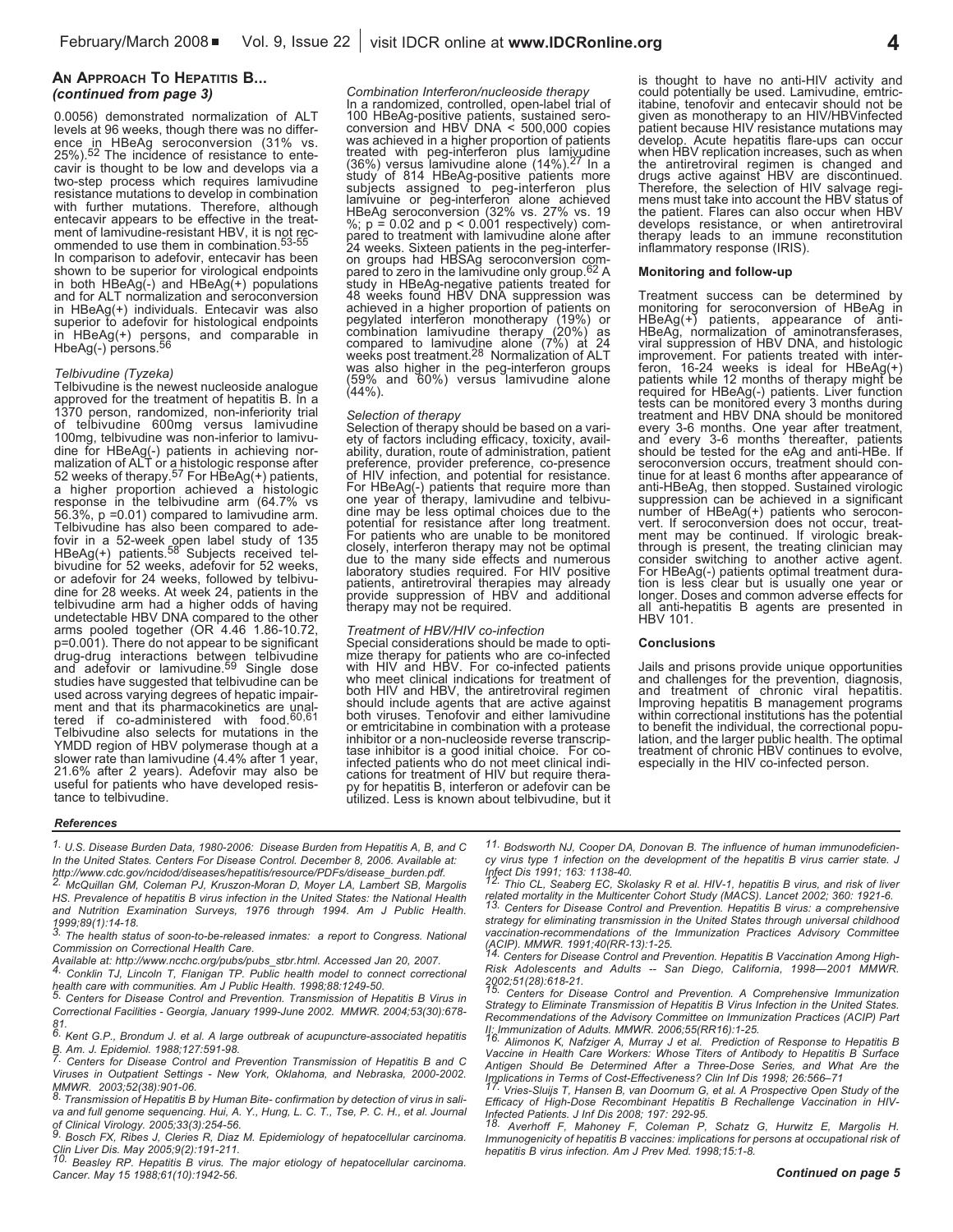#### **AN APPROACH TO HEPATITIS B...** *(continued from page 4)*

*19. Centers for Disease Control and Prevention. Updated U.S. Public Health Service guidelines for the management of occupational exposures to HBV, HCV, and HIV and*

recommendations for postexposure prophylaxis. MMWR. 2001;50(RR-11):1-42.<br>20. Lok AS, McMahon BJ. Chronic hepatitis B. Hepatology. Feb 2007;45(2):507-39.<br>21. Centers for Disease Control and Prevention. Hepatitis B Vaccinati Correctional Facilities-Texas, 2000-2002. MMWR. 2004;53(30):681-83.<br><sup>22.</sup> Gonzalez-Mateos F, Garcia-Monzon C, Garcia-Buey L, Garcia-Sanchez A, Pajares

*JM, Moreno-Otero R. Long-term effect of interferon alpha alone or after prednisone withdrawal in chronic hepatitis B. Interim report and review of the literature.*

Munutanual members of the Capital Control of the Hepatogastroenterology. Nov-Dec 1995;42(6):893-99.<br>23. Di Bisceglie AM, Fong TL, Fried MW, et al. A randomized, controlled trial of recom*binant alpha-interferon therapy for chronic hepatitis B. Am J Gastroenterol. Nov 1993;88(11):1887-92. 24. Hoofnagle JH, Peters M, Mullen KD, et al. Randomized, controlled trial of recom-*

*binant human alpha-interferon in patients with chronic hepatitis B. Gastroenterology.*

*Nov 1988;95(5):1318-25. 25. Korenman J, Baker B, Waggoner J, Everhart JE, Di Bisceglie AM, Hoofnagle JH. Long-term remission of chronic hepatitis B after alpha-interferon therapy. Ann Intern* Med. Apr 15 1991;114(8):629-34.<br>26. Niederau C, Heintges T, Lange S, et al. Long-term follow-up of HBeAg-positive

*patients treated with interferon alfa for chronic hepatitis B. N Engl J Med. May 30 1996;334(22):1422-27. 27. Chan HL, Leung NW, Hui AY, et al. <sup>A</sup> randomized, controlled trial of combination*

*therapy for chronic hepatitis B: comparing pegylated interferon-alpha2b and lamivu-*

28. Marcellin P, Lau GK, Bonino F, et al. Peginterferon alfa-2a alone, lamivudine alone, *and the two in combination in patients with HBeAg-negative chronic hepatitis B. N Engl* J.Med. Sep 16 2004;351(12):1206-17.<br>J.Med. Sep 16 2004;351(12):1206-17.<br><sup>29.</sup> Liaw YF, Sung JJ, Chow WC, et al. Lamivudine for patients with chronic hepatitis

B and advanced liver disease. N Engl J Med. Oct 7 2004;351(15):1521-31.<br><sup>30.</sup> Di Marco V, Marzano A, Lampertico P, et al. Clinical outcome of HBeAg-negative *chronic hepatitis B in relation to virological response to lamivudine. Hepatology. Oct*

*2004;40(4):883-91. 31. Chan HL, Wang H, Niu J, Chim AM, Sung JJ. Two-year lamivudine treatment for hepatitis B e antigen-negative chronic hepatitis B: a double-blind, placebo-controlled*

Scotto G, Palumbo E, Fazio V, et al. Prolonged lamivudine treatment in patients *with chronic active anti-HBe-positive hepatitis. Am J Ther.*

33. Akuta N, Suzuki F, Suzuki Y, et al. Favorable efficacy of long-term lamivudine ther*apy in patients with chronic hepatitis B: an 8-year follow-up study. J Med Virol. Apr*

*2005;75(4):491-98. 34. Lapinski TW, Flisiak R, Jaroszewicz J, Michalewicz M, Kowalczuk O. Efficiency and safety of lamivudine therapy in patients with chronic HBV infection, dialysis or after*

kidney transplantation. World J Gastroenterol. Jan 21 2005;11(3):400-02.<br><sup>35.</sup> Paik YH, Han KH, Hong SP, et al. The clinical impact of early detection of the *YMDD mutant on the outcomes of long-term lamivudine therapy in patients with chron-*

ic hepatitis B. Antivir Ther. 2006;11(4):447-55.<br>36. Rizzetto M, Tassopoulos NC, Goldin RD, et al. Extended lamivudine treatment in patients with HBeAg-negative chronic hepatitis B. J Hepatol. Feb 2005;42(2):173-79.<br>37. Hadziyannis SJ, Tassopoulos NC, Heathcote EJ, et al. Long-term therapy with

*adefovir dipivoxil for HBeAg-negative chronic hepatitis B. N Engl J Med. Jun 30 2005;352(26):2673-81. 38. Hadziyannis SJ, Tassopoulos NC, Heathcote EJ, et al. Long-term therapy with*

*adefovir dipivoxil for HBeAg-negative chronic hepatitis B for up to 5 years.*

Gastroenterology. Dec 2006;131(6):1743-51.<br><sup>39.</sup> Marcellin P, Chang TT, Lim SG, et al. Adefovir dipivoxil for the treatment of hepati-<br>tis B e antigen-positive chronic hepatitis B. N Engl J Med. Feb 27 2003;348(9):808-16. 40. Zeng M, Mao Y, Yao G, et al. A double-blind randomized trial of adefovir dipivoxil *in Chinese subjects with HBeAg-positive chronic hepatitis B. Hepatology. Jul 2006;44(1):108-16.*

### **RESOURCES**

**A Comprehensive Immunization Strategy to Eliminate Transmission of** Advisory Committee on Immunization Practices (ACIP) Part II:<br>Immunization of Adults<br>http://www.cdc.gov/MMWR/preview/mmwrhtml/rr5516a1.htm

**CDC's Viral Hepatitis <sup>B</sup> Website** http://www.cdc.gov/ncidod/diseases/Hepatitis/b/recs.htm

**Hepatitis A, B, and C, Prevention Programs for Adult Correctional**

**Facilities** http://www.hepprograms.org/adult/

**Department of Health and Human Services 2007 Adult and Adolescent Antiretroviral Treatment Guidelines** http://aidsinfo.nih.gov/Guidelines/Default.aspx?MenuItem=Guidelines

**National HIV/AIDS Clinician's Consultation Center** Warmline: National HIV Telephone Consultation Services

**1-800-933-3413**

PEPline: National Clincian's Post-Exposure Prophylaxis Hotline **1-888-448-4911**

Perinatal Hotline: National Perinatal HIV Consultation and Referral Services **1-888-448-8765**

*41. Lampertico P, Vigano M, Manenti E, Iavarone M, Sablon E, Colombo M. Low resistance to adefovir combined with lamivudine: a 3-year study of 145 lamivudine-resistant* Anio et administration and numerical control of the patients. Gastroenterology. Nov 2007;133(5):1445-51.<br>42. Perrillo R, Hann HW, Mutimer D, et al. Adefovir dipivoxil added to ongoing lamivu-

*dine in chronic hepatitis B with YMDD mutant hepatitis B virus. Gastroenterology. Jan*

Akyildiz M, Gunsar F, Ersoz G, et al. Adefovir dipivoxil alone or in combination with *lamivudine* for three months in patients with *lamivudine* resistant compensated chron-<br>ic hepatitis B. Dig Dis Sci. Dec 2007;52(12):3444-47.

44. Rapti I, Dimou E, Mitsoula P, Hadziyannis SJ. Adding-on versus switching-to ade*fovir therapy in lamivudine-resistant HBeAg-negative chronic hepatitis B. Hepatology. Feb 2007;45(2):307-13. 45. Liu CJ, Kao JH, Chen PJ, et al. Overlap lamivudine treatment in patients with*

*chronic hepatitis B receiving adefovir for lamivudine-resistant viral mutants. J Viral* Hepat. Jun 2006;13(6):387-95.<br><sup>46.</sup> Kim KM, Choi WB, Lim YS, et al. Adefovir dipivoxil alone or in combination with

*ongoing lamivudine in patients with decompensated liver disease and lamivudine-*

47. Peters MG, Hann Hw H, Martin P, et al. Adefovir dipivoxil alone or in combination *with lamivudine in patients with lamivudine-resistant chronic hepatitis B.* Gastroenterology. Jan 2004;126(1):91-101.<br>
48. Izzedine H, Hulot JS, Launay-Vacher V, et al. Renal safety of adefovir dipivoxil in

*patients with chronic hepatitis B: two double-blind, randomized, placebo-controlled* studies. Kidney Int. Sep 2004;66(3):1153-58.<br><sup>49.</sup> Fontaine H, Vallet-Pichard A, Chaix ML, et al. Efficacy and safety of adefovir dip-

*ivoxil in kidney recipients, hemodialysis patients, and patients with renal insufficiency.*

Transplantation. Oct 27 2005;80(8):1086-92.<br>
50. Lai CL, Shouval D, Lok AS, et al. Entecavir versus lamivudine for patients with<br>
HBeAg-negative chronic hepatitis B. N Engl J Med. Mar 9 2006;354(10):1011-20.

HBeAg-negative chronic nepatitis p. iv Erigi J wed. wat a Love to the two theory and the S1.<br>51. Chang TT, Gish RG, de Man R, et al. A comparison of entecavit and lamivudine For HBeAg-positive chronic hepatitis B. N Engl J Med. Mar 9 2006;354(10):1001-1010.<br>
52. Gish RG, Lok AS, Chang TT, et al. Entecavir therapy for up to 96 weeks in patients

with HBeAg-positive chronic hepatitis B. Gastroenterology. Nov 2007;133(5):1437-44.<br>53. Colonno RJ, Rose R, Baldick CJ, et al. Entecavir resistance is rare in nucleoside naive patients with hepatitis B. Hepatology. Dec 2006;44(6):1656-65.<br><sup>54.</sup> Tenney DJ, Rose RE, Baldick CJ, et al. Two-year assessment of entecavir resis-

*tance in Lamivudine-refractory hepatitis B virus patients reveals different clinical outcomes depending on the resistance substitutions present. Antimicrob Agents*

Chemother. Mar 2007;51(3):902-11.<br>55. Sherman M, Yurdaydin C, Sollano J, et al. Entecavir for treatment of lamivudine-<br>refractory. HBeAg-positive chronic hepatitis B. Gastroenterology. Jun *HBeAg-positive chronic hepatitis B. Gastroenterology.* 

*2006;130(7):2039-49. 56. Jules L. Dienstag J, Wei L, Xu, <sup>D</sup> et al. Cross-Study Analysis of the Relative Efficacies of Oral Antiviral Therapies for Chronic Hepatitis B Infection in Nucleoside-*Naive Patients. Clin Drug Invest. 2007;27(1):35-39.<br><sup>57.</sup> Lai CL, Gane E, Liaw YF, et al. Telbivudine versus lamivudine in patients with

chronic hepatitis B. N Engl J Med. Dec 20 2007;357(25):2576-88.<br>
58. Chan HL, Heathcote EJ, Marcellin P, et al. Treatment of hepatitis B e antigen pos-

*itive chronic hepatitis with telbivudine or adefovir: a randomized trial. Ann Intern Med.*

Dec 4 2007;147(11):745-54.<br><sup>59.</sup> Zhou XJ, Fielman BA, Lloyd DM, Chao GC, Brown NA. Pharmacokinetics of tel*bivudine in healthy subjects and absence of drug interaction with lamivudine or ade-*

fovir dipivoxil. Antimicrob Agents Chemother. Jul 2006;50(7):2309-15.<br><sup>60.</sup> Zhou XJ, Marbury TC, Alcorn HW, et al. Pharmacokinetics of telbivudine in sub*jects with various degrees of hepatic impairment. Antimicrob Agents Chemother. May 2006;50(5):1721-26. 61. Zhou XJ, Lloyd DM, Chao GC, Brown NA. Absence of food effect on the pharma-*

*cokinetics of telbivudine following oral administration in healthy subjects. J Clin* Dharmacol. Mar 2006;46(3):275-81.<br>Pharmacol. Mar 2006;46(3):275-81.<br><sup>62.</sup> Lau GKK, Piratvisuth T, Luo KX, Marcellin P, Thongsawat S, Cooksley G, et al.

*Peginterferon alfa-2a, lamivudine and the combination for HBeAg-positive chronic hepatitis B. N Engl J Med 2005;352:2682-95.*

CDC's Revised Recommendations for HIV Testing of Adults, Adolescents, and Pregnant Women in Health-Care Settings<br>http://www.cdc.gov/mmwr/preview/mmwrhtml/rr5514a1.htm

**CDC's National HIV Testing Resource Website**

http://www.hivtest.org/

**CDC's Correctional Health Website** http://www.cdc.gov/correctionalhealth/

**International AIDS Society-USA Panel 2006 Recommendations of the Treatment for Adult HIV Infection** http://jama.ama-assn.org/cgi/content/full/296/7/827

**Center for Health Justice** http://healthjustice.net/

**Community HIV/AIDS Mobilization Project** http://www.champnetwork.org/

**American Correctional Health Services Organization** http://www.achsa.org/index.cfm

**American Academy of HIV Medicine** http://www.aahivm.org/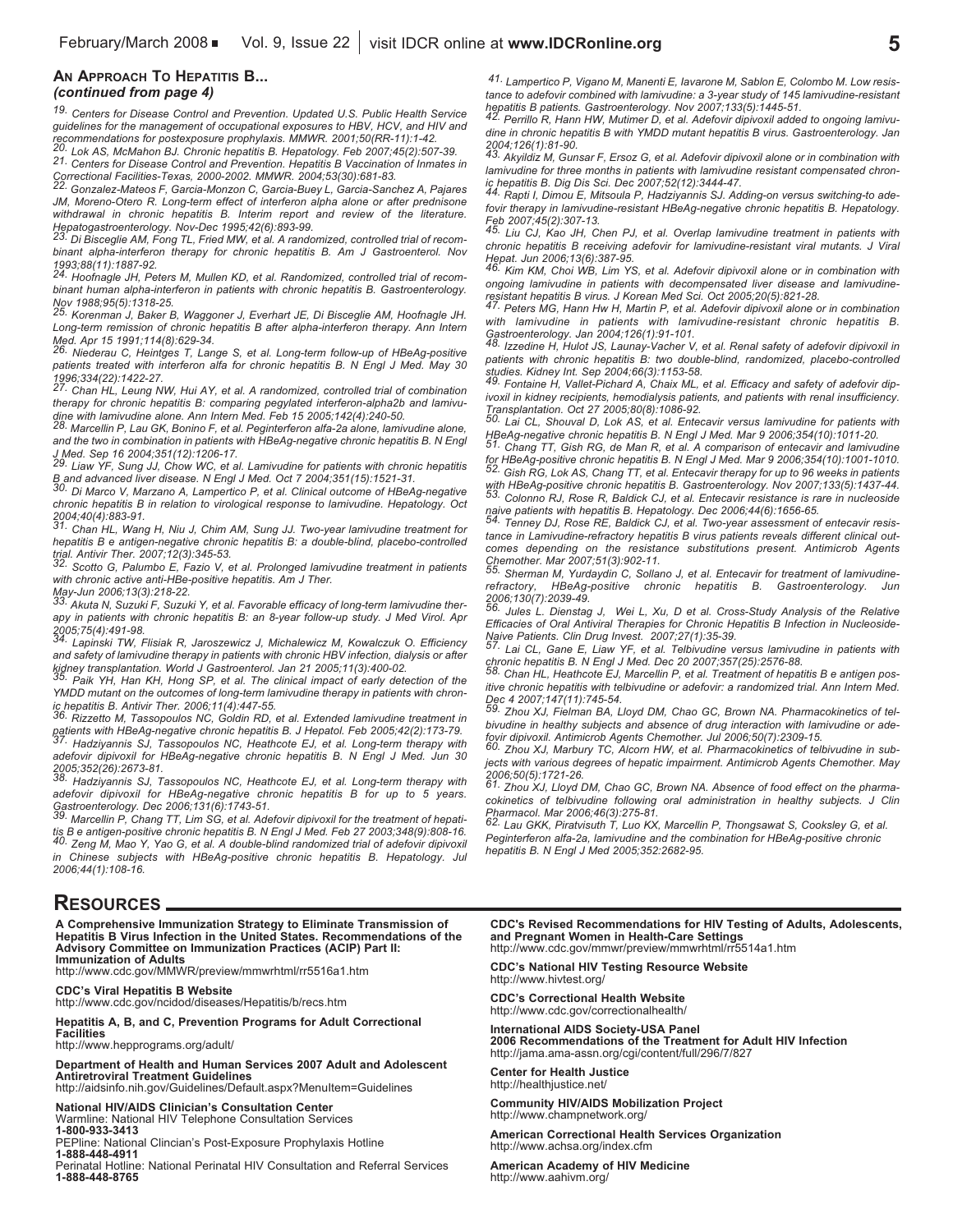### **SPOTLIGHT: THE 2008 CONFERENCE ON RETROVIRUSES AND OPPORTUNISTIC INFECTIONS (CROI): A COMMUNITY PERSPECTIVE**

**IDCR invited Morris Jackson to report back from CROI on the issues**<br>that he found to be most significant for our readership. Mr. Jackson<br>is the Treatment Education Coordinator with the Los Angeles based<br>Center for Health Center for Health Justice. He also serves as a community member on<br>the DHHS Panel on Antiretroviral Guidelines for Adults and<br>Adolescents, and is a member of the AIDS Treatment Activist<br>Coalition's (ATAC) *Committee.*

I was again fortunate this year to be a CROI Community Educator Program<br>Awardee recipient. As a PLWA/HIV and an advocate for the health care<br>needs of the incarcerated, I had dual filters through which to interpret the<br>data

CROI is enormous in scope and it is impossible for one person to attend every session. The following is <sup>a</sup> brief synopsis of what <sup>I</sup> thought was some of the most interesting and 'correctionally' relevant data presented.

■ Raltegravir (Isentress, MK-0528): This agent is the first integrase inhibitor to receive FDA approval. Integrase inhibitors are a novel class of antiretrovirals. After the reverse transcription of HIV viral RNA into DNA treatment failure.<sup>1,2</sup> Many incarcerated HIV patients have exhausted treat-<br>ment options, and raltegravir offers an additional tool for creation of salvage<br>therapy for patients who have developed extensive resistance.

**Etravirine (Intelence, TMC 125):** Etravirine is the first non-nucleoside reverse transcriptase inhibitor (NNRTI) to receive FDA approval in the last 10 years. In treatment-experienced patients with multi-drug resistance, a regimen of etravirine plus OBT demonstrated greater viral load (VL) reduction and increase in CD4 counts compared to placebo plus OBT.<sup>3,4</sup> Etravirine is approved for treatment-experienced patients who have HIV that is resistant to multiple antiretroviral drugs. The FDA has not approved etravirine for use in treatment naive patients.

**Nevirapine:** Once-daily dosing of 400mg of the NNRTI nevirapine (Viramune, NVP) was shown to be as effective as 200mg twice-daily. Further, investigators concluded that "[f]or patients with detectable HIV RNA who have been exposed to other antiretroviral drugs, and commence a regimen including NVP, NVP once-daily, is associated with better and, a faster, virological suppression, as well as a stronger immune restoration (as compared to twice daily)." 5 Once-daily NVP may help decrease costs associated with medication administration in the correctional setting.

**Lopinavir/ritonavir (Kaletra):** Data was presented that demonstrated comparable tolerability and efficacy between 4 tablets once-daily and two tablets twice-daily of Kaletra (lopinavir /ritonavir). 6 The January 29, 2008, update of DHHS's federal treatment guidelines suggests that twice-daily Kaletra may be more suitable for those patients with high (> 100,000 copies/mL) pre-treatment viral loads. 7

**HIV diagnosis and perceived transmission risk factors:** During the symposium "Curbing the US Epidemic," incarceration was cited as an important HIV transmission risk factor no less than six times, specifically in relation to the sexual network patterns and societal disparities of African-American women.<sup>8</sup> By extrapolation, this seemingly speaks to the need for improved prison/jail prevention efforts. Perhaps eradicating behavioral risk group (BRG) labeling in HIV testing is a beginning toward that end. For example, many male inmates do not identify themselves as MSM, and therefore do not perceive themselves at risk for contracting HIV and then transmitting it to their post-release female sexual partners. In a blinded serostudy of New York City jail entrants, most HIV infected inmates did not report recognized HIV risk factors. 9

In a study of 21,419 adult prisoners entering the North Carolina Department of Corrections from January 2004 to May 2006, "associations between HIV serostatus and conventional HIV risk behaviors, mental health, co-infection status, and sociodemographic characteristics were estimated using logistic<br>regression."<sup>10</sup> In this study, "approximately 40% of prisoners were volun-<br>tarily tested for HIV, and nearly 3.4% ... were HIV+." "Among men, HIV infection was most strongly associated with men who have sex with men (MSM) (OR 8.0), black race (OR 6.2), other non-white race (OR 7.4), and age 35 to 44 years (OR 4.1). The strongest risk factor among women was black race (OR 3.8)." The authors estimated that between 23% and 67% of HIV cases remained undetected. This study provided additional evidence that risk factor-based HIV testing in prison fails to diagnosis a significant number of those who are HIV-infected.

#### *References*

*1. Program and Abstracts of the 15th Conference on Retroviruses and Opportunistic*

Steigbigel R. Kumar P. Eron J. et al. 48-Week Results from BENCHMARK-2, a *Phase III Study of Raltegravir in Patients Failing ART with Triple-class Resistant HIV. Program and Abstracts of the 15th Conference on Retroviruses and Opportunistic*

3. Haubrich R. Cahn P. Grinsztein B. et al. DUET-1: Week-48 Results of a Phase III *Randomized Double-blind Trial to Evaluate the Efficacy and Safety of TMC 125 vs Placebo in 612 Treatment-experienced HIV-1-infected Patients. Program and Abstracts of the 15th Conference on Retroviruses and Opportunistic Infections;*

4. Johnson M. Campbell T. Clotet B. et al. DUET-2: Week-48 Results of a Phase III *Randomized Double-blind Trial to Evaluate the Efficacy and Safety of TMC 125 vs Placebo in 591 Treatment-experienced HIV-1-infected Patients. Program and Abstracts of the 15th Conference on Retroviruses and Opportunistic Infections;* February 3-6 2008; Boston, Massachusetts. Abstract 791.<br>5. Calmy A. Nguygen A. Lang J. et al. Nevirapine Administered Once Daily Is as

*Efficient as Twice-daily Dosing. A Collaborative Cohort Study. Program and Abstracts of the 15th Conference on Retroviruses and Opportunistic Infections;* February 3-6 2008; Boston, Massachusetts. Abstract 786.<br>6 Gebruary 3-6 2008; Boston, Massachusetts. Abstract 786.<br><sup>6.</sup> Gathe L. da Siva B. Loutfy M. et al. Study M05-730 Primary Efficacy Results at

*Week 48: Phase 3, Randomized, Open-label Study of Lopinavir/ritonavir Tablets Once Daily vs Twice Daily, Co-administered with Tenofovir DF + Emtricitabine in ARV-na\_ve HIV-1-infected Subjects. Program and Abstracts of the 15th Conference on Retroviruses and Opportunistic Infections; February 3-6 2008; Boston,*

*Massachusetts. Abstract 775. 7. Panel on Antiretroviral Guidelines for Adults and Adolescents. Guidelines for the use of antiretroviral agents in HIV-1-infected adults and adolescents. Department of Health and Human Services. January 29, 2008; 1-128. Available at http.www.aidsinfo.nih.gov/ContentFiles/AdultandAdolescentGL.pdf. Accessed*

Adimora A. What's Driving the US Epidemic among Women. Program and *Abstracts of the 15th Conference on Retroviruses and Opportunistic Infections;* February 3-6, 2008; Boston, Massachusetts. Abstract 54.<br>Pebruary 3-6, 2008; Boston, Massachusetts. Abstract 54.<br>9. Bennani Y. Parvez F. Forgione L. et al. Underdiagnosed HIV Infection among New

*York City Jail Entrants, 2006.. Results of a Blinded Serosurvey. Program and Abstracts of the 15th Conference on Retroviruses and Opportunistic Infections;* February 3-6 2008; Boston, Massachusetts. Abstract 539.<br>Tebruary 3-6 2008; Boston, Massachusetts. Abstract 539.<br><sup>10.</sup> Rosen D. Wohl D. White B. et al. Characteristics and Behaviors Associated with

*HIV Infection in a Large Southern Prison System. Program and Abstracts of the 15th Conference on Retroviruses and Opportunistic Infections; February 3-6, 2008; Boston, Massachusetts. Abstract 550.*

## **IDCR-O-GRAM:**

FIGURE. Cost effectiveness of prevaccination testing for immunity to hepatitis B virus (HBV) infection among jail and prison inmates - Texas, 2000-2002



Source: Texas Department of Criminal Justice.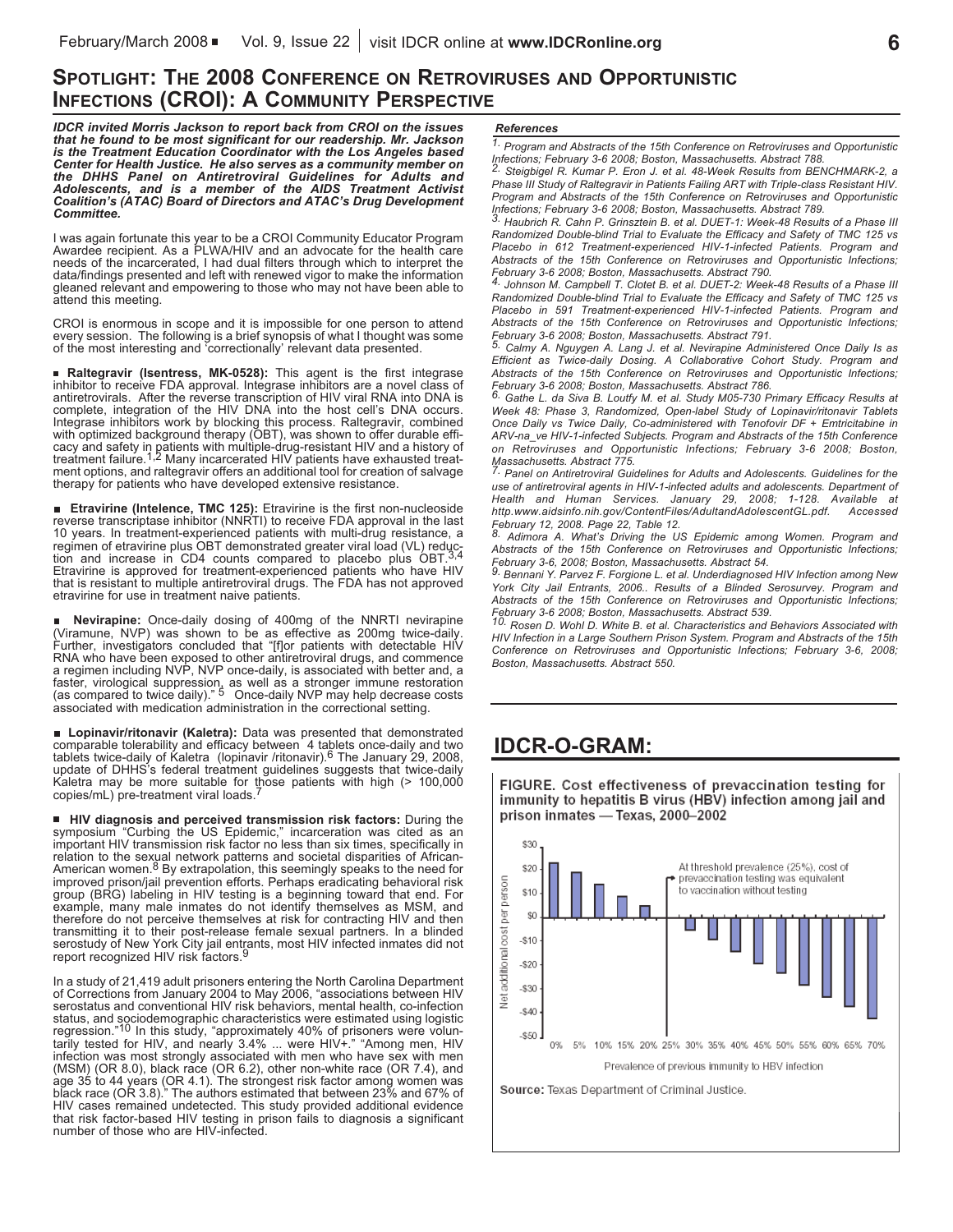### **Table 1:** Recommended Doses of Currently Licensed Formulations of Adult Hepatitis B Vaccine, by Group and Vaccine Type

| Single-antigen vaccine                                                         |                    | <b>Combination Vaccine</b><br>Recombivax HB®*<br>Engerix-B <sup>®†</sup> |                    |              | Twinrix®†§         |              |
|--------------------------------------------------------------------------------|--------------------|--------------------------------------------------------------------------|--------------------|--------------|--------------------|--------------|
| Group                                                                          | Dose<br>$(\mu$ g¶) | Vol.<br>(mL)                                                             | Dose<br>$(\mu$ g¶) | Vol.<br>(mL) | Dose<br>$(\mu$ g¶) | Vol.<br>(mL) |
| Adults (aged $\geq$ 20 years)                                                  | 10                 | 1.0                                                                      | 20                 | 1.0          | 20                 | 1.0          |
| Hemodialysis patients and other<br>immunocompromised person<br>$\geq$ 20 years | $40**$             | 1.0                                                                      | 40++               | 2.0          | <b>NASS</b>        | <b>NA</b>    |

Source: A Comprehensive Immunization Strategy to Eliminate Transmission of Hepatitis B Virus Infection in the United States. Recommendations of the Advisory Committee *on Immunization Practices (ACIP) Part II: Immunization of Adults MMWR December 8, 2006 / 55(RR16); 1-25.*

\* Merck & Co., Inc., Whitehouse Station, New Jersey

† GlaxoSmithKline Biologicals, Rixensart, Belgium

§ Combined hepatitis A and hepatitis B vaccine, recommended for persons aged ≥ 18 years who are at increased risk for both hepatitis B and A virus infections

¶ Recombinant hepatitis B surface antigen protein dose

\*\* Dialysis formulation administered on a 3 dose schedule at 0, 1, 2, and 6 months

†† Two 1.0-mL doses administered in 1 or 2 injections on a 4-dose schedule at 0, 1, 2, and 6 months §§ Not applicable

### **Table 2:** Guidelines for Postexposure Prophylaxis\* of Persons with Nonoccupational Exposures‡ to Blood or Body Fluids that Contain Blood, by Exposure Type and Vaccination Status

| <b>Exposure</b>                                                                                                                                               | Unvaccinated                                                                    | <b>Previously Vaccinated Person¶</b>           |  |  |
|---------------------------------------------------------------------------------------------------------------------------------------------------------------|---------------------------------------------------------------------------------|------------------------------------------------|--|--|
| HBsAg**-positive source                                                                                                                                       |                                                                                 |                                                |  |  |
| Percutaneous (e.g. bite or needlestick)<br>or mucosal exposure to HbsAg-positive<br>blood or body fluid                                                       | Administer hepatitis B vaccine series and<br>hepatitis B immune globulin (HBIG) | Administer hepatitis<br>B vaccine booster dose |  |  |
| Sex or needle-sharing contact of an<br>HbsAg-positive person                                                                                                  | Administer hepatitis B vaccine series and<br>hepatitis B immune globulin (HBIG) | Administer hepatitis<br>B vaccine booster dose |  |  |
| Victim of sexual assault/abuse by a perpetrator<br>who is HbsAg-positive                                                                                      | Administer hepatitis B vaccine series and<br>hepatitis B immune globulin (HBIG) | Administer hepatitis<br>B vaccine booster dose |  |  |
| Source with unknown HbsAg status                                                                                                                              |                                                                                 |                                                |  |  |
| Victim of sexual assault/abuse by a perpetrator<br>with unknown HbsAq status                                                                                  | Administer hepatitis B vaccine series                                           | No treatment                                   |  |  |
| Percutaneous (e.g. bite or needlestick)<br>Or mucosal exposure to potentially<br>Infectious blood or bodily fluids from a source<br>With unknown HbsAg status | Administer hepatitis B vaccine series                                           | No treatment                                   |  |  |
| Sex or needle-sharing contact of an<br>HbsAg-positive person                                                                                                  | Administer hepatitis B vaccine series                                           | No treatment                                   |  |  |

Source: A Comprehensive Immunization Strategy to Eliminate Transmission of Hepatitis B Virus Infection in the United States. Recommendations of the Advisory Committee *on Immunization Practices (ACIP) Part II: Immunization of Adults MMWR December 8, 2006 / 55(RR16); 1-25.*

\* When indicated, immunoprophylaxis should be initiated as soon as possible, preferably within 24 hours. Studies are limited on the maximum interval after exposure during<br>which postexposure prophylaxis is effective, but th cine series should be completed.

‡ These guidelines apply to nonoccupational exposures. Guidelines for the management of occupational exposures have been published separately, and can also be used for the management of nonoccupational exposures if feasible.

§ A person who is in the process of being vaccinated but has not completed the vaccine series should complete the vaccine series and receive treatment as indicated.

¶ A person who has written documentation of a complete hepatitis B vaccine series and who did not receive post vaccination testing.

\*\* Hepatitis B surface antigen.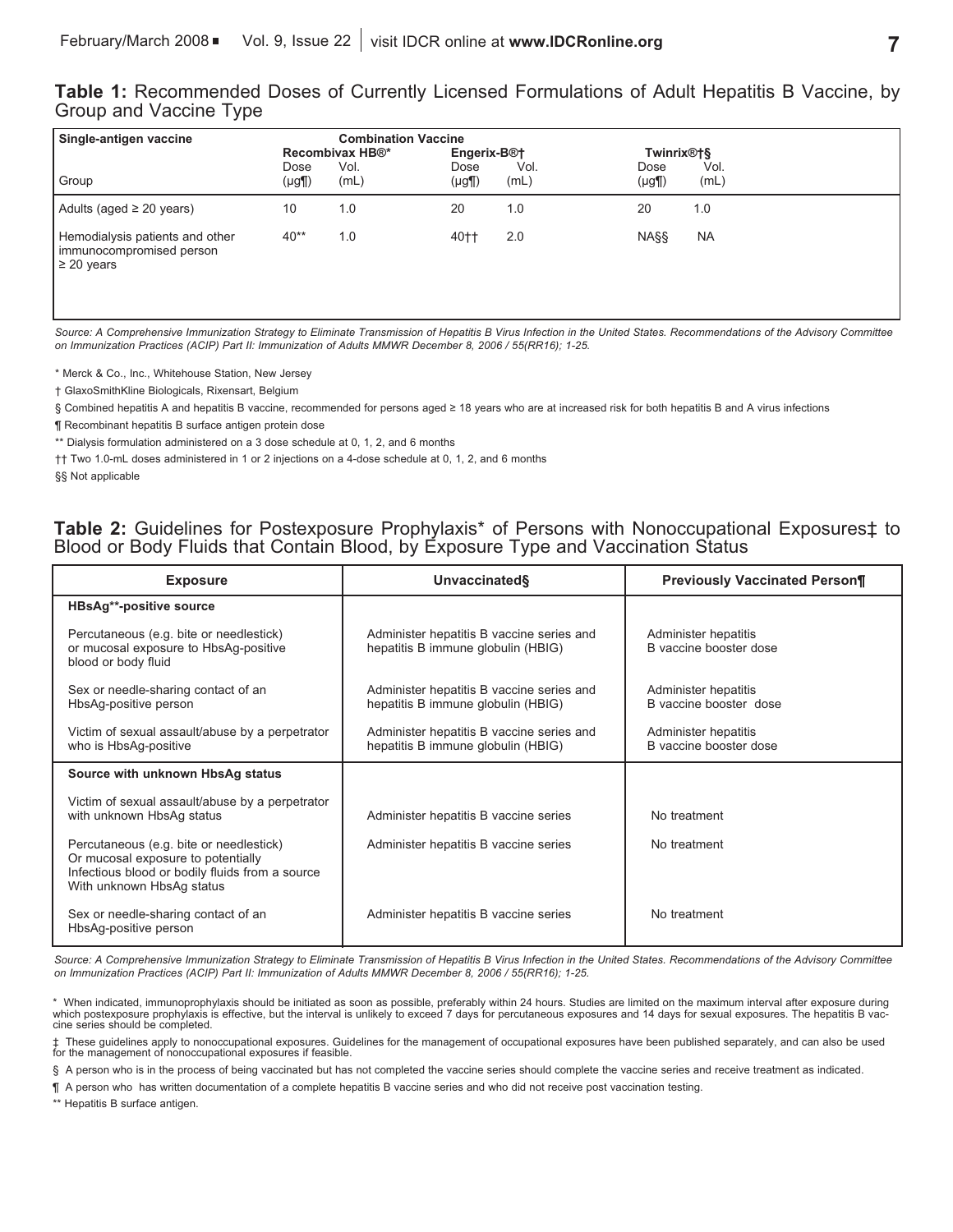### **Table 3:** Typical Interpretation of Serologic Test Results for Hepatitis B Virus Infection

| <b>Serologic Marker</b> |                               |                             |                          |                                                                                                                                                    |  |  |  |  |
|-------------------------|-------------------------------|-----------------------------|--------------------------|----------------------------------------------------------------------------------------------------------------------------------------------------|--|--|--|--|
| HbsAq*                  | Total<br>anti-<br><b>HBct</b> | lgM§<br>anti-<br><b>HBc</b> | Anti-<br><b>HBs¶</b>     | Interpretation                                                                                                                                     |  |  |  |  |
| -**                     |                               |                             |                          | Never infected                                                                                                                                     |  |  |  |  |
| $++$ tss                | $\overline{\phantom{a}}$      | $\overline{\phantom{0}}$    |                          | Early acute infection; transient (up to 18 days) after vaccination                                                                                 |  |  |  |  |
| <sup>+</sup>            | $\ddot{}$                     | $\ddot{}$                   | $\overline{\phantom{a}}$ | Acute infection                                                                                                                                    |  |  |  |  |
|                         | $\ddot{}$                     | $\ddot{}$                   | $\overline{\phantom{a}}$ | Acute resolving infection                                                                                                                          |  |  |  |  |
|                         | $\ddot{}$                     | $\overline{\phantom{a}}$    | $\ddot{}$                | Recovered from past infection and immune                                                                                                           |  |  |  |  |
| +                       | $\ddot{}$                     | $\overline{\phantom{a}}$    |                          | Chronic infection                                                                                                                                  |  |  |  |  |
|                         | $\ddot{}$                     | $\overline{\phantom{a}}$    |                          | False positive (i.e., susceptible); past infection; "low-level" chronic infection;<br>The passive transfer to infant born to HbsAg-positive mother |  |  |  |  |
|                         |                               |                             | $\ddot{}$                | Immune if concentration is $\geq 10$ MIU/ML,*** passive transfer after hepatitis B immune<br>globulin administration                               |  |  |  |  |
|                         |                               |                             |                          |                                                                                                                                                    |  |  |  |  |

Source: A Comprehensive Immunization Strategy to Eliminate Transmission of Hepatitis B Virus Infection in the United States. Recommendations of the Advisory Committee *on Immunization Practices (ACIP) Part II: Immunization of Adults MMWR December 8, 2006 / 55(RR16); 1-25.*

- \* Hepatitis B surface antigen
- † Antibody to hepatitis B core antigen
- § Immunoglobulin M.
- ¶ Antibody to HbsAg
- \*\* Negative test result
- †† Positive test result

§§ To ensure that and HBsAg-positive test result is not a false positive, samples with repetedly reactive HBsAg results should be tested with a licensed (and, if appropriate, neutralizing confirmatory) test.

¶¶ Persons positive for only anti-HBc are unlikely to be infectious except under circumstances in which they are the source for direct percutaneous exposureof susceptible recipients to large quantities of virus (e.g., blood transfusions, organ transplant).

\*\*\* Milli-International Uni

### **HBV 101:**

### FDA Approved Medications for Prevention and Treatment of Hepatitis B Virus

| <b>Laboratory Assesment</b><br><b>Dose</b>                                                                                |                                                                                                                                                                                                                                                                           | <b>Common adverse effects</b>                                                                                                                                                                                                                                                                                                                             | <b>Laboratory Assesment</b>                                                                                                                                                                                                                                                                                                               |  |
|---------------------------------------------------------------------------------------------------------------------------|---------------------------------------------------------------------------------------------------------------------------------------------------------------------------------------------------------------------------------------------------------------------------|-----------------------------------------------------------------------------------------------------------------------------------------------------------------------------------------------------------------------------------------------------------------------------------------------------------------------------------------------------------|-------------------------------------------------------------------------------------------------------------------------------------------------------------------------------------------------------------------------------------------------------------------------------------------------------------------------------------------|--|
| interferon alfa-2b<br>Intron A<br>3, 5, 10, 18, 25, 50 million IU<br>Or<br>peginterferon alfa-2a<br>Pegasys<br>180 mcg/mL | HBeAq-positive patients:<br>5-6 million units SQ once-daily OR<br>9-10 million units SQ three times<br>weekly x 4-6months<br>HBeAg-negative patients:<br>5-6 million units SQ three times<br>weekly x 12 months<br>Peginterferon:<br>180 mcg SQ once weekly x 48<br>weeks | Anemia, granulocytopenia, throm-<br>bocytopenia, psychiatric distur-<br>bances (depression, suicide, psy-<br>chosis), CNS effects such as<br>seizures, ataxia, confusion, cardiac<br>arrythmias, cardiomyopathy,<br>myocardial infarction, hypotension,<br>thyroid disturbances, renal failure,<br>dermatologic disturbances, injection<br>site reactions | Should not be used in patients with<br>severe depression or unstable psy-<br>chiatric disorders, uncontrolled thy-<br>roid disease or diabetes, in<br>patients with ANC $<$ 1.5 or<br>platelets < 75 or in pregnant<br>patients<br>Monitor CBC, platelets, liver func-<br>tion tests, TSH, blood glucose,<br>renal function every 4 weeks |  |
| lamivudine<br>Epivir-HBV<br>100mg tablets                                                                                 | HBV monoinfected: 100mg orally<br>once-daily<br>HBV/HIV co-infected: 300mg orally<br>once-daily, in combination with other<br>agents to make a HAART regimen                                                                                                              | Headache, fatigue, nausea, myopa-<br>thy/myalgia, lactic acidosis, HBV<br>flare upon abrupt discontinuation                                                                                                                                                                                                                                               | Dose adjust in renal insufficiency                                                                                                                                                                                                                                                                                                        |  |
| adefovir<br>Hepsera<br>10 <sub>mg</sub> tablets                                                                           | 10mg orally once-daily                                                                                                                                                                                                                                                    | Weakness, headache, nausea,<br>abdominal pain, hematuria, renal<br>dysfunction, HBV flare upon abrupt<br>discontinuation.                                                                                                                                                                                                                                 | Dose adjust in renal insufficiency                                                                                                                                                                                                                                                                                                        |  |
| entecavir<br>Baraclude<br>0.5 and 1mg tablets                                                                             | Treatment naive:<br>0.5mg orally once-daily<br>Lamivudine experienced:<br>1mg orally once-daily                                                                                                                                                                           | Headache, fatigue, hyperglycemia,<br>elevated lipase and amylase,<br>hematuria, lactic acidosis, HBV<br>flare upon abrupt discontinuation.                                                                                                                                                                                                                | Dose adjust in renal insufficiency                                                                                                                                                                                                                                                                                                        |  |
| telbivudine<br>Tyzeka<br>600mg tablets                                                                                    | 600mg orally once-daily                                                                                                                                                                                                                                                   | Fatigue, malaise, headache,<br>abdominal pain, increased CPK,<br>dizziness, lactic acidosis, myopathy,<br>HBV flare upon abrupt discontinua-<br>tion.                                                                                                                                                                                                     | Dose adjust in renal impairment.<br>Consider baseline and follow up<br>CPK.                                                                                                                                                                                                                                                               |  |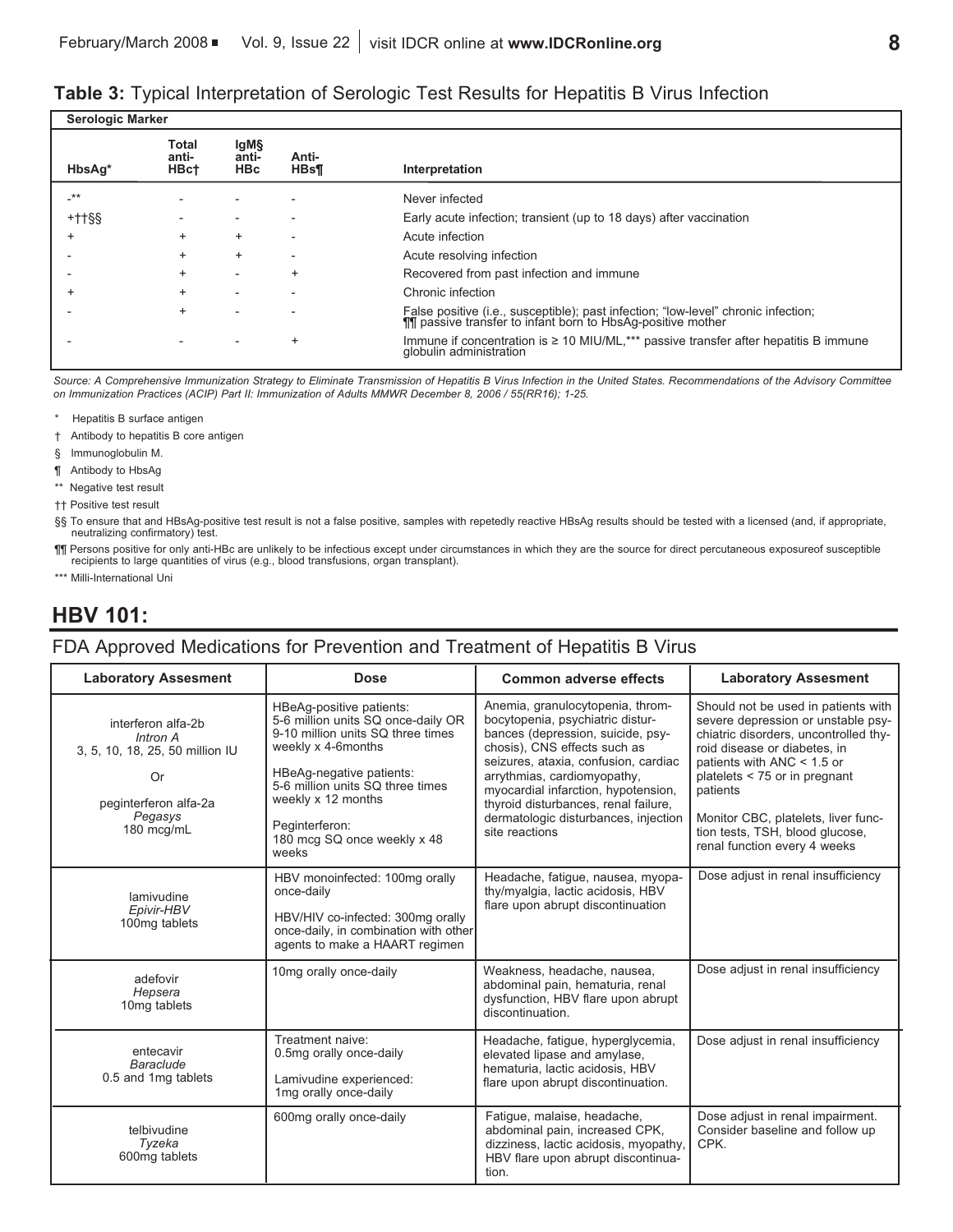## **NEWS AND LITERATURE REVIEWS**

Additional News from the 2008 Conference on Retroviruses and Opportunistic Infections (CROI)

#### **Resuming Therapy Doesn't Reverse Progression Risk of Off-and-On Therapy**

Wafaa El-Sadr of the Harlem Hospital Center, New York presented additional data regarding the decision to halt the Strategies for Management of Anti-Retroviral Therapy (SMART) study. SMART, which ended two years ago, exami (ART) during periods of high CD4 counts. SMART consisted of two arms:<br>one group continued ART throughout the study, while the other group dis-<br>continued ART when CD4 counts rose above 350/mm<sup>3</sup> and resumed ART when the CD4 count fell below 250/mm<sup>3</sup>. The study was ended when it was determined that people in the interrupted ART group were at 1.8 times higher risk of death from any cause, as well as a 1.7 times higher risk of major cardiovascular, renal, or hepatic disease.

The interrupted group continued to experience worse health outcomes even after the study's termination in January 2006, at which time the investigators had counseled patients to resume uninterrupted treatment. Participants who had been assigned to the interrupted treatment group had <sup>a</sup> 24% higher risk of heart, kidney, or liver disease, <sup>a</sup> 37% higher risk of opportunistic disease or death, and <sup>a</sup> 41% higher risk of death than those in the control group of uninterrupted treatment. Members of the interrupted treatment group spent an average of 71% of the time on therapy, substantially less than the 91% of time spent on treatment in the control group. When researchers compared only people who had spent more than 85% of their time on ART, the risk of opportunistic infection or death appeared equivalent between the two groups.

Three factors were postulated to explain the disparity in health outcomes between the study's two arms. Some members of the interrupted treatment group did not resume ART therapy after the study's completion, thus limiting the effectiveness of treatment. Secondly, CD4 counts stayed lower in members of the interrupted treatment group, even if they did restart therapy. Finally, opportunistic diseases diagnosed before the study's completion may have had a long-term impact on the health of individuals. This study suggests that the impact of CD4-guided drug breaks may be long-lasting.

*Mascolini, Mark. Resuming Therapy Can't Reverse Progression Risk With Off-and-On Therapy. 15th Conference on Retroviruses and Opportunistic Infections. February 3-6, 2008. Boston.*

#### **48-Week Results from BENCHMRK-2, a Phase III Study of Raltegravir (RAL) in Patients Failing Antiretroviral Therapy (ART) with Triple-Class Resistant HIV-1**

Results from an ongoing double-blind Phase III study have demonstrated raltegravir's effectiveness in suppressing HIV viral loads. The study found that patients who took 400 milligrams of raltegravir twice daily in combination with optimized background therapy (OBT) had lower viral loads than patients whose treatment regimens included OBT and a placebo. The results were gathered after 48 weeks of treatment amongst patients living with HIV-1 in North and South America.

The success of this study offers hope to treatment-experienced individuals living with antiretroviral-resistant HIV, as well as the treatment-naive.<br>Raltegravir, which acts as an HIV-1 integrase strand-transfer inhibitor, HIV that become resistant to raltegravir may still remain sensitive to other types of antiretrovirals.

*Levin, Jules. 48-Week Results from BENCHMRK-2, a Phase III Study of Raltegravir (RAL) in Patients Failing Antiretroviral Therapy (ART) with Triple-Class Resistant HIV-1. 15th Conference on Retroviruses and Opportunistic Infections. February 3-6, 2008. Boston.*

#### **Immediate Antiretrovirals During Acute OI Lower Death Risk: ACTG A5164**

A Stanford University research team headed by Andrew Zolopa presented data from a randomized trial of 282 patients that evaluated whether or not to complete treatment of AIDS-related opportunistic infections (OI) before beginning ART in HIV-infected patients.

The study included individuals with acute OI including Pneumocystis pneumonia, bacterial pneumonia, cryptococcosis, Mycobacterium avium complex, or central nervous system toxoplasmosis. Participation was limited to patients who had never experienced antiretroviral failure and had not taken ART in the past 8 weeks or for more than 31 days in the past 6

months. The participants were evenly split into two treatment arms. While both groups received immediate treatment of their OI, one group also received immediate treatment with ART. The other group deferred ART until at least 28 days after enrollment in the study.

24.1% of those in the deferred group had a new AIDS diagnosis or had died, compared to 14.2% in the immediate treatment group. As such, participants who deferred antiretroviral treatment had twice the chance of progression as participants who began treatment immediately. Participants who received immediate treatment experienced a faster increase in CD4 count, thus limiting their period of vulnerability to new Ols or death. Differences in progression rates and death between the two groups w little difference in the viral loads of the two groups by week 48. These findings emphasize the importance of immediate ART for patients suffering from acute AIDS-related OIs.

*Mascolini, Mark. Immediate Antiretrovirals During Acute OI Lower Death Risk: ACTG A5164. 15th Conference on Retroviruses and Opportunistic Infections. February 3-6, 2008. Boston.*

### **Sustained Virological Response to Interferon plus Ribavirin Reduces Liver-related Complications and Mortality in HIV/HCV Co- infected Patients**

A recent analysis of the GESIDA 3603 Study Cohort provided new information on the impact of sustained virological response (SVR) on HIV/HCV coinfected patients. The study consisted of 711 patients who began interferon-ribavirin treatment between January 2000, and December 2005. Patients were seen every 6 months for 18 to 22 months, and clinical outcomes such as mortality, liver-related complications, and HIV progression were assessed. An estimated 31% of the study population achieved SVR during the course of this study. The health outcomes of this group were then compared to the remainder of the participants who did not achieve SVR.

Among the 218 people who achieved a SVR, the death rate was only .9%. This compared to a death rate of 6.9% among the 493 patients who did not achieve SVR. Liver related complications affected 3.7% of the non-SVR group and .5% of the SVR group. 2.2% of the non-SVR group had liver transplants, compared to 0% of the SVR-achieving group. In total, members of the non-SVR group had a 9 times greater risk of death, 20 times greater risk of liver decomposition, and 4 times greater risk of new AIDS conditions.

*Levin, Jules. Sustained Virological Response to Interferon plus Ribavirin Reduces Liver-related Complications and Mortality in HIV/HCV-co-infected Patients. 15th Conference on Retroviruses and Opportunistic Infections. February 3-6, 2008. Boston.*

*Compiled by Christine Devore, Duke University*

### HBV World MAP

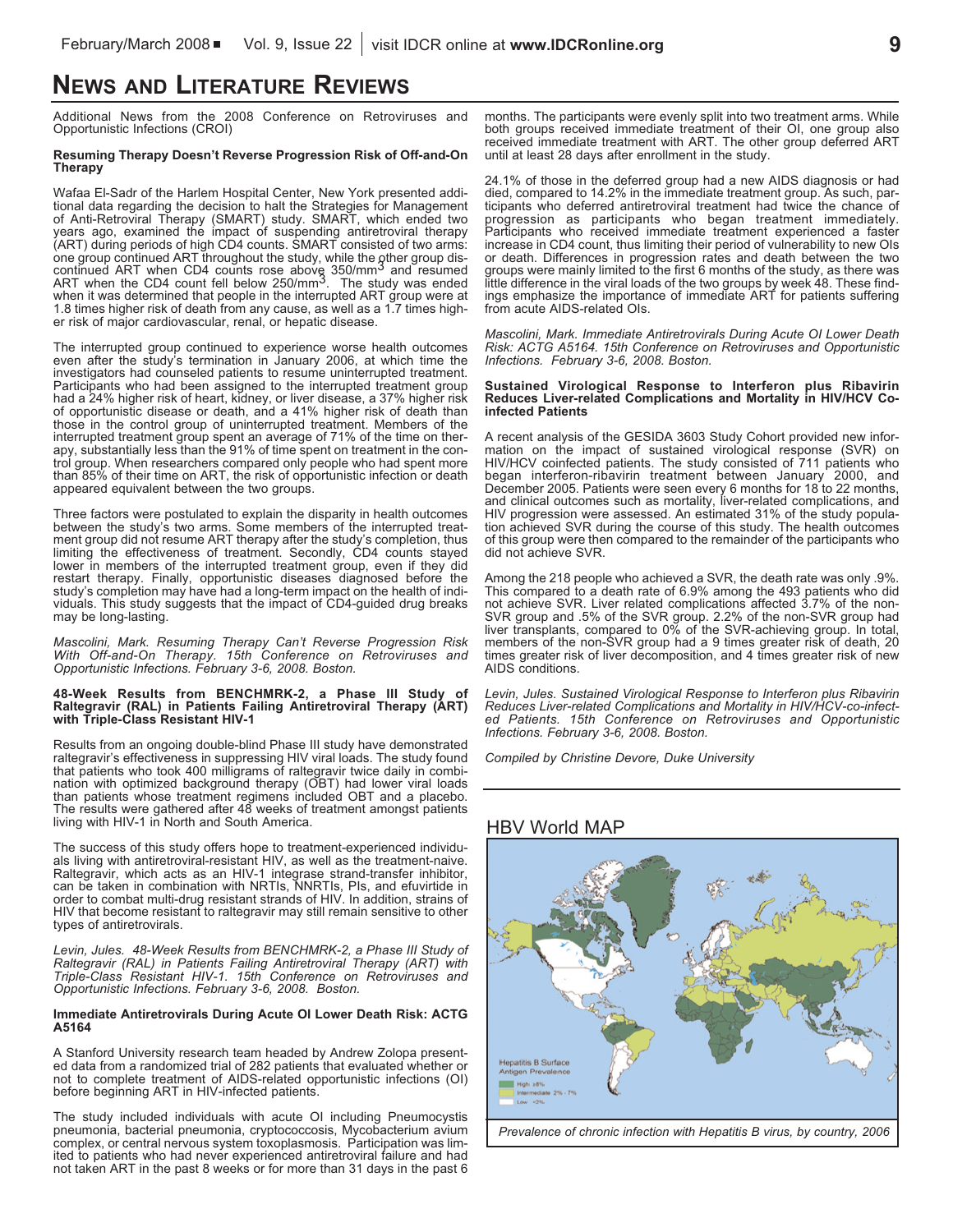### **SELF-ASSESSMENT TEST FOR CONTINUING MEDICAL EDUCATION CREDIT - MEC #7256**

This activity has been planned and implemented in accordance with the Essential Areas and Policies of the Accreditation Council for Continuing Medical Education through the joint sponsorship of Medical Education Collaborative, Inc. (MEC) and *IDCR*. MEC is accredited by the ACCME to provide continuing medical education for physicians.

Medical Education Collaborative designates this educational activity for a maximum of 1 AMA PRA Category 1 Credit™. The target audience for this educational program is physcians. Physicians should only claim credit commensurate with the extent of their participation in the activity. Statements of credit will be mailed within 6 to 8 weeks following the program.

#### **Objectives:**

- The leaner will be able to describe the recommended treatment, dosing, and monitoring options for the treatment and management of the hepatitis B virus.
- The learner will be able to explain the prevention, screening, and diagnosis measures for the hepatitis B virus.
- The learner will be able to discuss the most significant studies presented at the 2008 Conference on Retroviruses and Opportunistic Infections (CROI).

1. Which of the following is NOT a recommended schedule for hepatitis B vaccination?

- A. 0,1, and 6 months
- B. 0, 1, and 4 months
- C. 0, 1, and 5 months
- D. 0, 1, 2, and 12 months
- E. None of the above

2. The CDC recommends that an unvaccinated victim of sexual assault/abuse by a perpetrator with unknown HbsAg status does NOT need to be treated with hepatitis B postexposure prophylaxis.

#### TRUE or FALSE

3. Which of the following is a factor which selection of therapy for a hepatitis B positive patient should be based upon?

- A. Efficacy
- B. Potential of resistance
- C. Toxicity
- D. Patient and provider preference
- E. All of the Above

4. In a study by Rosen et al. of adult prisoners entering the North Carolina Department of Corrections, the authors estimate that between 23% and 67% of HIV cases remained undetected.

TRUE or FALSE

5. Which of the following medications approved for the treatment of hepatitis B virus should NOT be taken by patients with severe depression or unstable psychiatric disorders?

- A. Lamivudine
- B. Entecavir
- C. Interferon
- D. Both A and C

In order to receive credit, participants must score at least a 75% on the post test and submit it along with the credit application and evaluation form to the address/fax number indicated. Statements of credit will be mailed within 6-8 weeks fol**lowing the program.**

**Instructions:**

- **•** Applications for credit will be accepted until March 26, 2009.
- **•** Late applications will not be accepted.
- **•** Please anticipate 6-8 weeks to recieve your certificate.



Please print clearly as illegible applications will result in a delay.

| Please check which credit you are requesting _____ ACCME or Mon Physicians |  |  |  |                                                                                           |  |  |
|----------------------------------------------------------------------------|--|--|--|-------------------------------------------------------------------------------------------|--|--|
| l certify that I participated in IDCR monograph February/March 2008 Issue  |  |  |  | <b>Please Submit Completed Application to:</b>                                            |  |  |
| Please fill in the number of actual hours that you attended this activity. |  |  |  | <b>Medical Education Collaborative</b>                                                    |  |  |
|                                                                            |  |  |  | 651 Corporate Circle, Suite 104, Golden CO 80401<br>Phone: 303-420-3252 FAX: 303-420-3259 |  |  |
| Number of Hours (max. 1): _____________________                            |  |  |  | For questions regarding the accreditation of this activity, please call                   |  |  |
|                                                                            |  |  |  | 303-420-3252                                                                              |  |  |